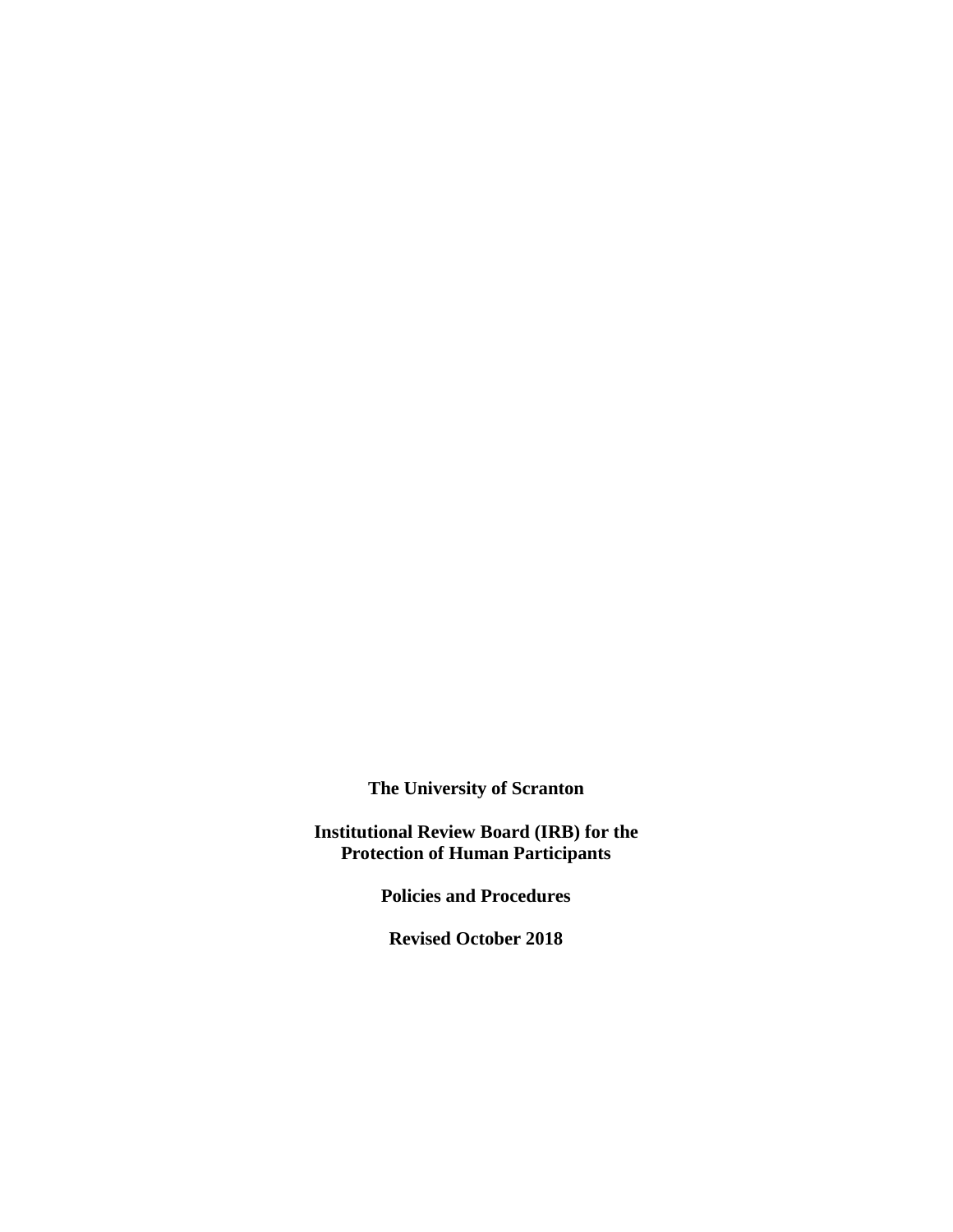# **TABLE OF CONTENTS**

| <b>Section 3: INSTITUTIONAL REVIEW BOARD FOR THE PROTECTION</b> |  |
|-----------------------------------------------------------------|--|
| Section 4: INVESTIGATORS - DEFINITIONS AND RESPONSIBILITIES 5   |  |
| Section 5: CATEGORIES OF REVIEW, TIMELINES, AND SUBMISSION 5    |  |
|                                                                 |  |
|                                                                 |  |
|                                                                 |  |
|                                                                 |  |
| Section 10: GUIDE FOR SUBMISSION OF APPLICATIONS 17             |  |
| Section 11: CONVENED MEETINGS AND REVIEW PROCEDURES  19         |  |
| Section 12: SUSPENSION OR TERMINATION OF RESEARCH 21            |  |
| Section 13: REPORTING UNANTICIPATED RISKS, MISCONDUCT AND       |  |
| Section 14: DEPARTMENTAL REVIEW BOARD (DRB) GUIDELINES 22       |  |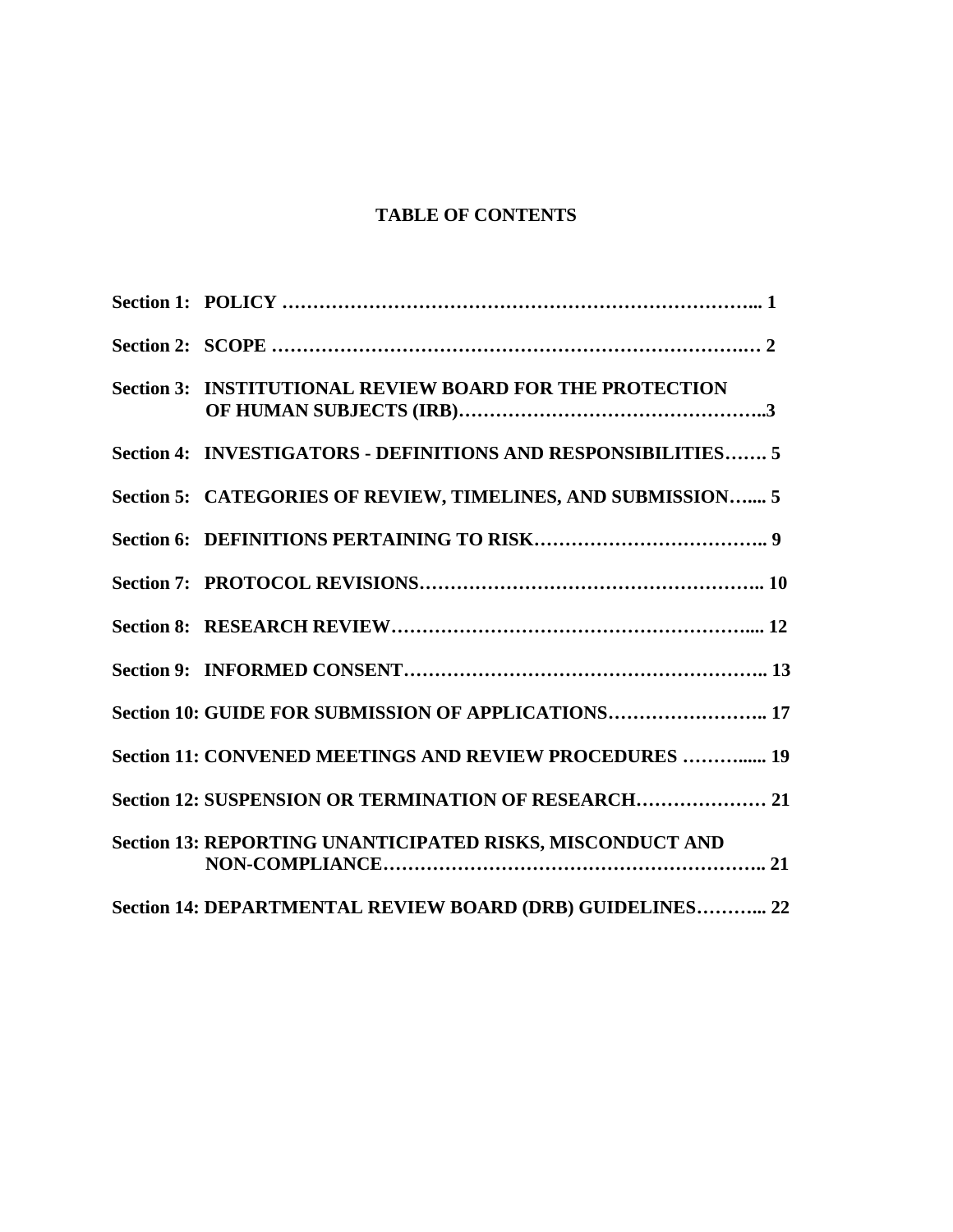#### **Section 1: POLICY**

The University of Scranton (University) is committed to safeguarding the rights and welfare of human participants in all research under its sponsorship and to serving as their protector on behalf of the community of persons that comprise the University.

These policies and procedures result from the desire of the University to define its responsibilities and to comply with all applicable federal, state, and local regulations.

Principal guides for the University's human subjects review system are:

**[The Belmont Report: Ethical Principles and Guidelines for the Protection of Human](http://ohsr.od.nih.gov/guidelines/belmont.html)  [Subjects of Research](http://ohsr.od.nih.gov/guidelines/belmont.html)***[The National Commission for the Protection of Human Subjects of Biomedical and Behavioral Research, April 18, 1979].* 

**[Protection of Human Subjects](http://www.hhs.gov/ohrp/humansubjects/guidance/45cfr46.html)** *[Code of Federal Regulations - 45 CFR 46, revised November 13, 2001, effective December 13, 2001].*

All research involving human subjects, conducted at the University or under its sponsorship at another location, must be reviewed and approved by the Institutional Review Board for Protection of Human Subjects (IRB) or its designated reviewer(s) under the policies and procedures outlined in the following document.

When reviewing research proposals, the IRB or DRB is primarily interested in safeguarding the rights and well being of the human subject and in assessing the ethical implications of the proposed procedures. The ethical principles and their translation into action:

#### **Respect for Persons - Informed Consent, Beneficence - Assessment of Risks and Benefits**, and  **Justice - Equitable Selection of Subjects**,

set forth in the *Belmont Report* serve as the guide for the IRB/DRB's review of all research activities.

Research procedures and design may affect the use and experience of human subjects in research activities. In this context, the IRB/DRB has the responsibility to require modification or change in the design of the research, to assure that the use of human subjects is valid and the risks to the subjects are minimized. However, it is not the intention of the IRB or DRB to provide full scientific review.

In analyzing the risk/benefit ratio of a research activity, both the stated goals and the scientific merit of the research will be considered. Therefore, the research must be described to the IRB or DRB in a manner that allows adequate review of all these aspects of the research.

> P a g e 1 | 26 *Revised 10/2018*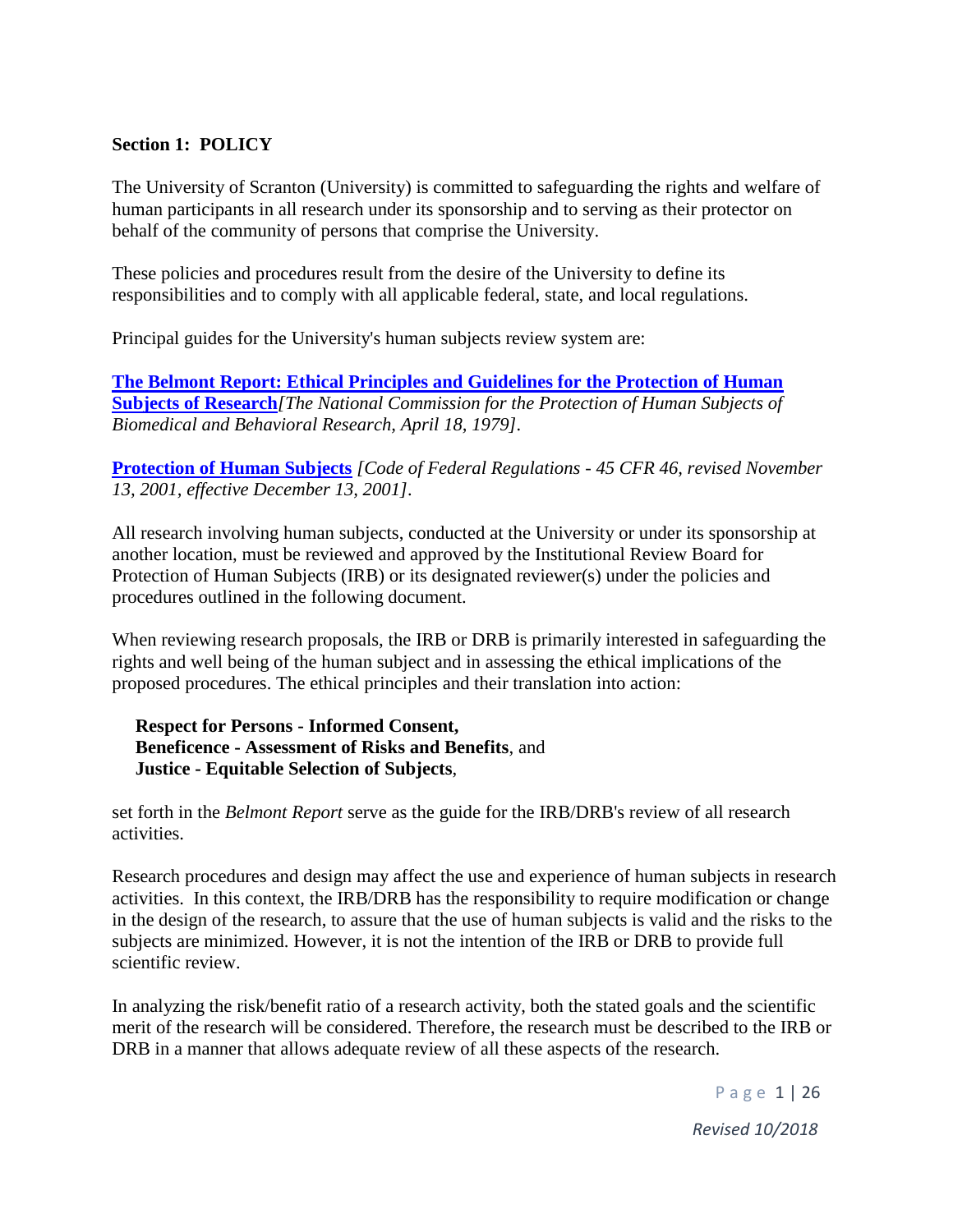### **Section 2: SCOPE**

**2.01. Activities within the scope of the Human Subjects review policy** include research, development, and related activities which would normally be construed as biological, behavioral, or psychological investigations involving human subjects. The IRB is responsible for the review of all research activity that involves human subjects that is conducted

(a) at the University and its sites

(b) by any University employee or student either at University sites or elsewhere who represents him or herself to the subjects as affiliated with the University with the following exceptions:

(1) Newly employed full and part-time faculty members' ongoing research projects, including but not limited to dissertation research, must provide evidence of initial and continuing IRB approval from the initiating institution.

(2) Part-time faculty members with research not initiated as a University project and not representing the University in any way must provide evidence of IRB approval from the employing or sponsoring institution.

(3) Any faculty member to whom (1) and (2) above do not apply, and who is conducting dissertation research at another institution, must submit an abstract of the dissertation project and a copy of the IRB approval letter from the doctorate-granting institution.

**2.02. Human subjects research includes** not only studies involving adults and children, but also:

(a) use of graphic, written, or recorded information about individuals even when this information has been collected by other institutions or investigators.

(b) investigations of prenatal life.

(c) studies or procedures utilizing organs, tissues, or bodily fluids of a human.

(d) investigations of organizations.

**2.03. Institutional (internal) research** is the gathering of data from University employees, students or offices which will be used solely for internal program improvement, informational or required data-collection purposes, for example:

(a) Course evaluations

- (b) Surveys or other data collection methods for:
- (1) improving University services or procedures,
- (2) ascertaining opinions, experiences or preferences of the University community,
- (3) providing necessary information to characterize the University.

IRB review is not required for institutional research *except* when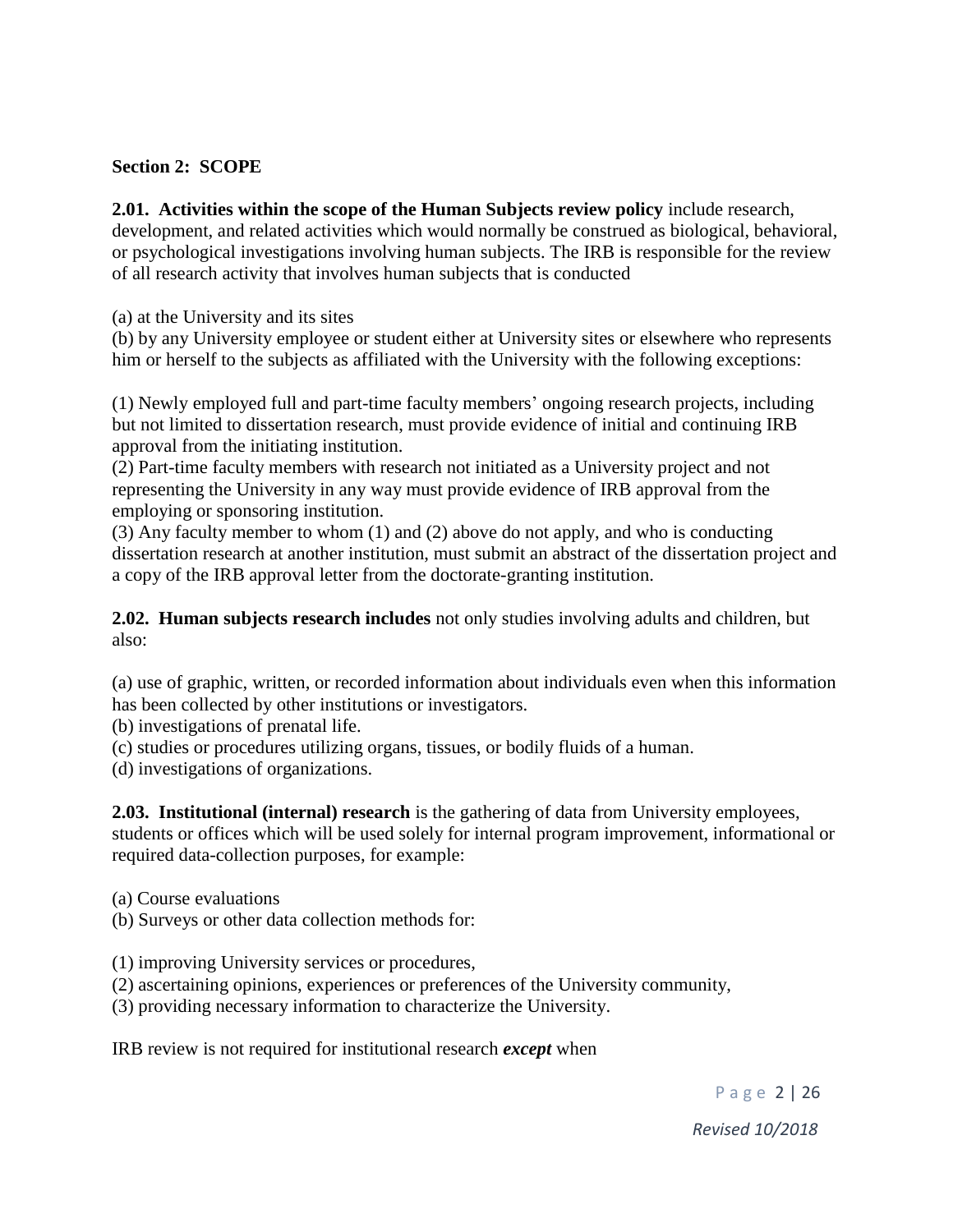(a) the information deals with sensitive subject matter and disclosure of the responses outside of the research could place the subject at criminal or civil liability or be damaging to the subject's reputation, employability, or financial standing. Such sensitive information could include the subject's drug or alcohol use, aspects of sexual behavior, or illegal conduct, OR (b) it is anticipated that the data generated will be used for research, the results of which will be disseminated outside of the University community.

## **Section 3: INSTITUTIONAL REVIEW BOARD FOR THE PROTECTION OF HUMAN SUBJECTS (IRB)**

**3.01. Members** of the IRB are appointed by the Provost/Vice President of Academic Affairs of the University to represent the interests of the University and the community. IRB members are ordinarily appointed for a three-year term and may be reappointed when this initial term expires. There are at least seven members of the IRB, with various backgrounds and fields of expertise, including at least one faculty representative from the humanities, natural sciences, and one community member from outside of the University.

The IRB may, at its discretion, invite individuals with competence in special areas to assist in the review of issues which require expertise beyond or in addition to that available on the IRB. These individuals may not vote with the IRB.

### **3.02. Further Review**

Research covered by this policy that has been approved by the IRB may be subject to further appropriate review and approval or disapproval by officials of the University. However, those officials may not approve the research if it has not been approved by the IRB.

#### **3.03. IRB Chairperson**

The IRB Chairperson is appointed annually by the Provost from among the IRB members; responsibilities include

(a) convening and conducting meetings,

(b) consulting as needed with the IRB Administrator on Exempt and Expedited applications (section 5),

(c) reviewing additional information submitted following IRB review as empowered by the board.

#### **3.04. IRB Administrator**

Responsibilities of the IRB Administrator include: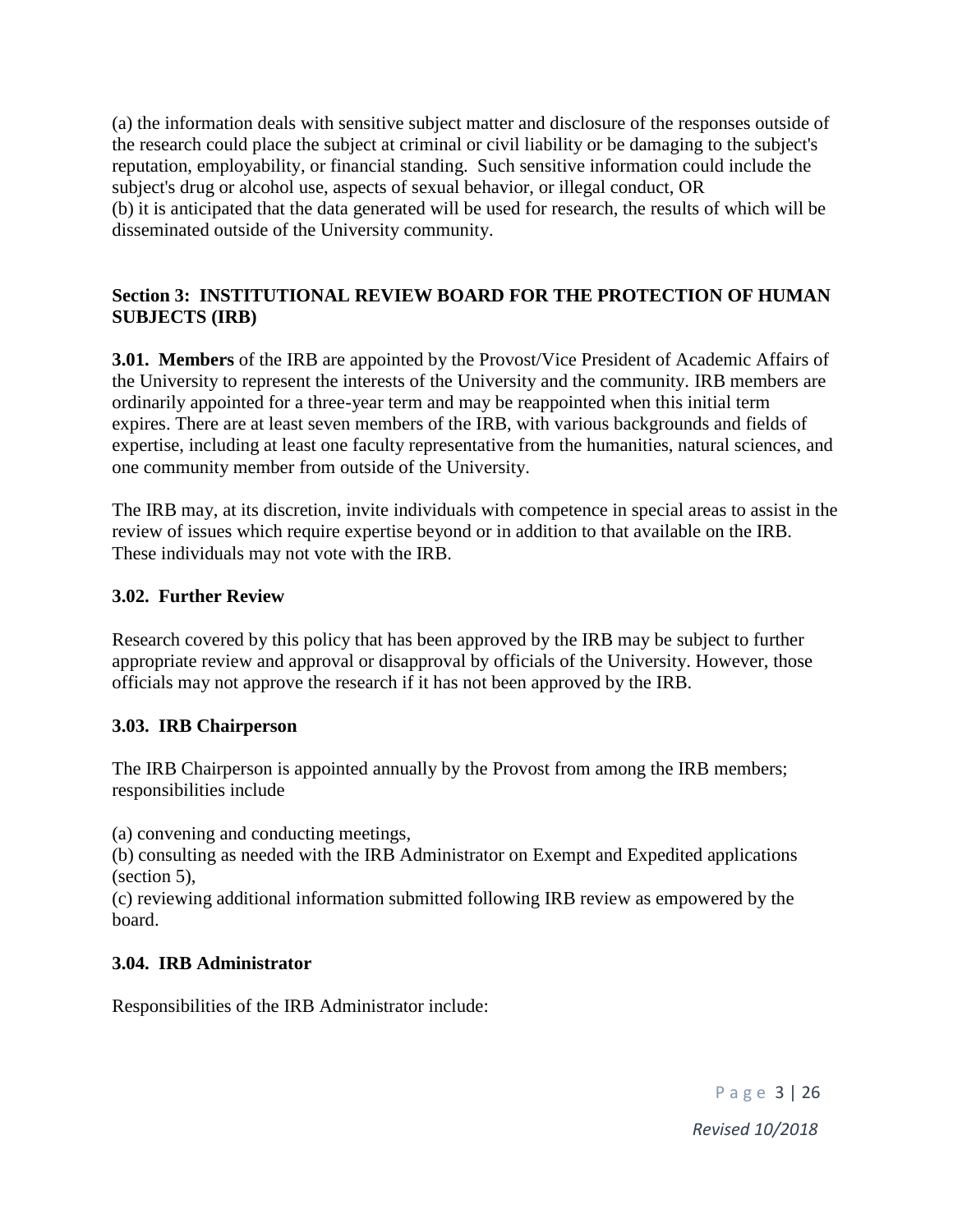(a) scheduling and sending notification of IRB meetings,

(b) disseminating meeting materials and applications in timely manner for review prior to a convened meeting,

(c) recording minutes of IRB meetings,

(d) maintaining IRB files,

(e) reviewing and approving Exempt and Expedited applications in consultation with the IRB

Chairperson if needed,

(f) notifying investigators of IRB actions,

(g) notifying IRB Chairperson and other University officials as appropriate of reported adverse events,

(h) coordinating the IRB education program.

#### **3.05. IRB Education Program**

Completion of an IRB approved education program will be required of all individuals involved in Human Subjects Research and its review including IRB members, IRB Administrator, DRB members, investigators, and research assistants (section 4) who interact with subjects and/or have access to data which contains personal identifiers.

All persons involved in the research protocol must complete an approved education program prior to approval of protocol activity. The education program must have been completed less than 3 years prior to submission of the application. Certification must be renewed on a regular basis as defined in the IRB education program.

#### **3.06. Departmental Review Board (DRB)**

The IRB delegates review and approval of certain research activities to Departmental Review Boards (DRBs) in those departments which routinely conduct human subject research.

The following departments have been approved to operate DRBs: Communication, Counseling; Education, Health Administration/Human Resources, Nursing, Physical Therapy/Occupational Therapy; Psychology, and Political Science/Sociology & Criminal Justice. **Applications from all other departments require review at a fully convened meeting of the IRB.**

Applications for review by a DRB may be submitted only by the respective department's faculty, staff, and students.

The DRB may review research that falls under the classifications of Expedited or Full Committee Review in accordance with its approved written guidelines (section 14). DRBs may not review research protocols classified as Full Committee Review, but involving:

(a) Risk beyond everyday life, and/or (b) Deception, and/or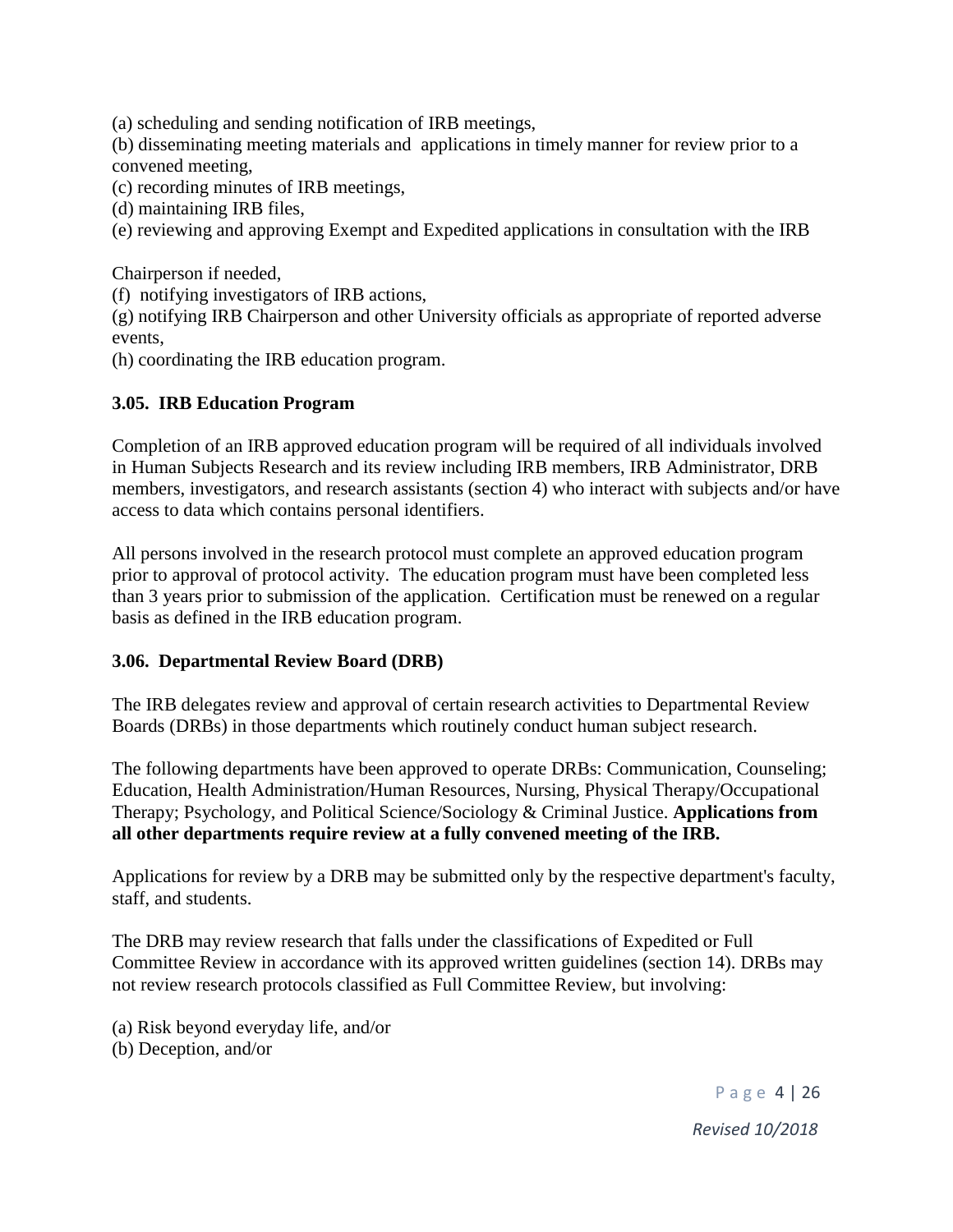(c) Vulnerable participants

In addition, the DRB may not review research

(a) For which the IRB provides notice to the investigator or department that the IRB is exercising its oversight responsibility and requires IRB review and approval, or (b) For which an investigator requests IRB review in addition to, or in substitution for, the departmental review process, even if this activity falls within the departmental guidelines.

Under these conditions, the DRB chair will be advised of the IRB determination and will be provided with a copy of the protocol.

### **Section 4: INVESTIGATORS - DEFINITIONS AND RESPONSIBILITIES**

#### **4.01. Definitions - Investigators and Research Assistants**

For IRB purposes:

(a) **Investigators** are defined as all persons who contribute significantly to the design and implementation of a study protocol.

(b) **Research Assistants** are all persons who contribute to the implementation of the study, including interaction with subjects and/or access to data, but do not participate in the design and development of the study protocol.

#### **4.02. Responsibilities of Investigators**

Investigators at the University are entrusted with the primary responsibility for protecting the human subjects involved in their research in accordance with University policies, all applicable federal, state, and local regulations, and the code of ethics of their professions. Specific responsibilities of investigators are to:

(a) Submit an adequately prepared form (section 5) via IRBnet for each research project involving human subjects.

(b) Request a continuing review if the research extends beyond the initial review period. (c) Notify the IRB and the departmental chairperson of any injury - physical, psychological, or social - suffered by a subject because of his or her participation in a research activity.

(d) Retain adequate records, documents, and informed consent forms for at least three (3) years following the completion of the approved project or activity, or for a longer period as judged necessary.

(e) Maintain current certification in Human Subjects Education.

(f) Assure that all research assistants participating in the protocol receive complete training, and

P a g e 5 | 26 *Revised 10/2018*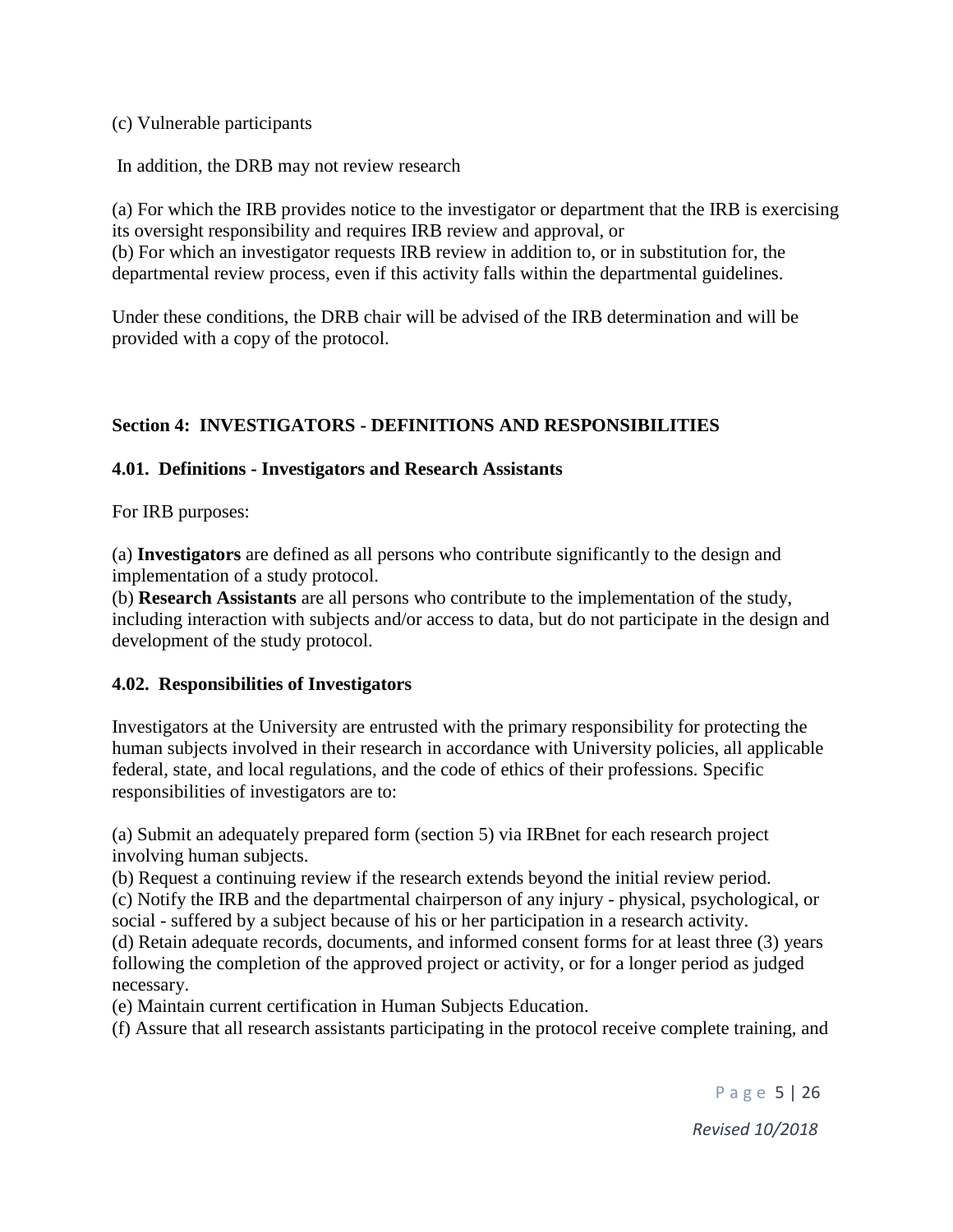that an "IRB/DRB Research Assistant Training Certification" form is filed with the IRB Administrator or appropriate DRB Chairperson for each research assistant.

## **Section 5: CATEGORIES OF REVIEW, TIMELINES, AND SUBMISSION Three categories of IRB applications are accepted for review by the IRB:**

(a) Exempt Review (b) Expedited Review (c) Full Review

For questions about the appropriate category, please contact the IRB Administrator for assistance. Researchers who clearly explain all procedures in the protocol applications will increase the likelihood of quicker approval. In many cases, applications are submitted that are vague in key areas that reviewers need to evaluate in order to ascertain any risk to the participants.

### **5.01. Exempt Status Determination Applications**

Research that meets the regulatory criteria to be classified as 'exempt' indicates that there is no more than minimal associated risk to the participants and no identifiers are collected. **Note: This classification DOES NOT mean that the research is exempt from IRB review and approval!** The IRB Administrator or the IRB Chair are authorized to determine research that meets exempt status requirements and the interpretation of the regulations and exemptions. Examples of exempt status research includes use of existing data, evaluation of de-identified medical records, and research on de-identified pathologic specimens as this type of research usually has little, if any, associated risk, particularly if there are no subject identifiers attached to the information. Below are the specific regulatory categories for exempt determination.

#### **5.03. Regulatory Categories for Exempt Determinations 45 CFR 46.101(b)**

For research activities to be approved under exempt status, risk must be minimal or less, information must be recorded in such a way that no participant can be identified either directly or through identifiers linked to the individual, and the only involvement of human participants must be in one of the following categories:

(a) Research conducted in established or commonly accepted educational settings, involving normal educational practices, such as research on regular and special education instructional strategies, or research on the effectiveness of or the comparison among instructional techniques, curricula, or classroom management methods.

(b) Research involving the use of educational tests (cognitive, diagnostic, aptitude, achievement), survey procedures, interview procedures, or observation of public behavior, **unless**: Information obtained is recorded in such a manner that human participants can be identified, directly or through identifiers linked to the participants; and any disclosure of the human participants' responses outside the research could reasonably place the participants at risk of criminal or civil

P a g e 6 | 26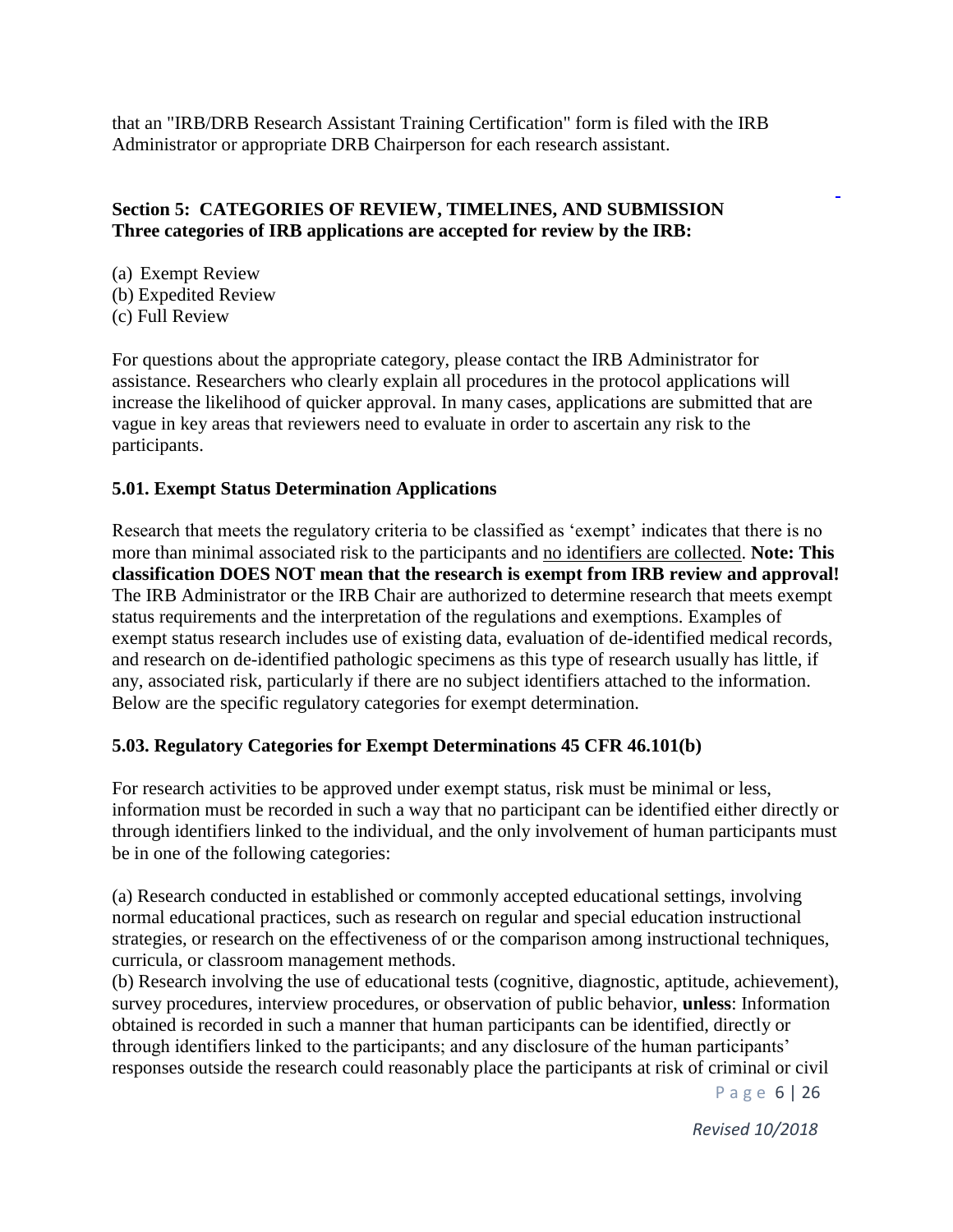liability or be damaging to the participants' financial standing, employability, or reputation. (c) Research involving the use of educational tests (cognitive, diagnostic, aptitude, achievement), survey procedures, interview procedures, or observation of public behavior that is not exempt under the previous statement, if: the human participants are elected or appointed public officials, or candidates for public office; or federal statute(s) require(s) without exception that the confidentiality of the personally identifiable information will be maintained throughout the research and thereafter.

(d) Research involving the collection or study of existing data, documents, records, pathological specimens, or diagnostic specimens, if these sources are publicly available or if the information is recorded by the investigator in such a manner that participants cannot be identified, directly or through identifiers linked to the participants.

(e) Research and demonstration projects conducted by or subject to the approval of department or agency heads, and which are designed to study, evaluate, or otherwise examine: public benefit or service programs; procedures for obtaining benefits or services under those programs; possible changes in or alternatives to those programs or procedures; or possible changes in methods or levels of payment for benefits or services under those programs.

(f) Taste and food quality evaluation and consumer acceptance studies, if wholesome foods without additives are consumed or if a food is consumed that contains a food ingredient at or below the level and for a use found to be safe, or agricultural chemical or environmental contaminant at or below the level found to be safe, by the Food and Drug Administration or approved by the Environmental Protection Agency or the Food Safety and Inspection Service of the U.S. Department of Agriculture.

Projects reviewed and approved under exempt status do not require subsequent submission of other forms for IRB review *unless* a change to the research results in a change to the Exempt Status Determination. Any exempt status project will be closed out one year from the approval date by the IRB Administrator.

For changes to research approved under Exempt Status, PIs are held responsible to consult with the IRB Administrator if the change may result in a change to the Exempt Status Determination. If changes to an approved exempt project will not result in a change in the review determination, additional forms do not need to be filed with the IRB.

#### **5.04 Submission and Timeline for Review of Exempt Applications**

Exempt applications are reviewed upon submission via IRBnet. Every effort is made to complete exempt reviews as soon as possible. The review time may vary depending on the quality and clarity of the application, and whether there are concerns that will need to be addressed by the PI. This type of application does not need to wait for a meeting date for review.

Investigators should submit an Application for Exempt Status Approval via IRBnet (see <http://www.scranton.edu/academics/provost/research/sub%20pages/IRB.shtml> for more information). Investigators should provide enough information to allow the reviewer to make a determination and include the following information in the form:

• Abstract describing the objective(s) of the project

P a g e 7 | 26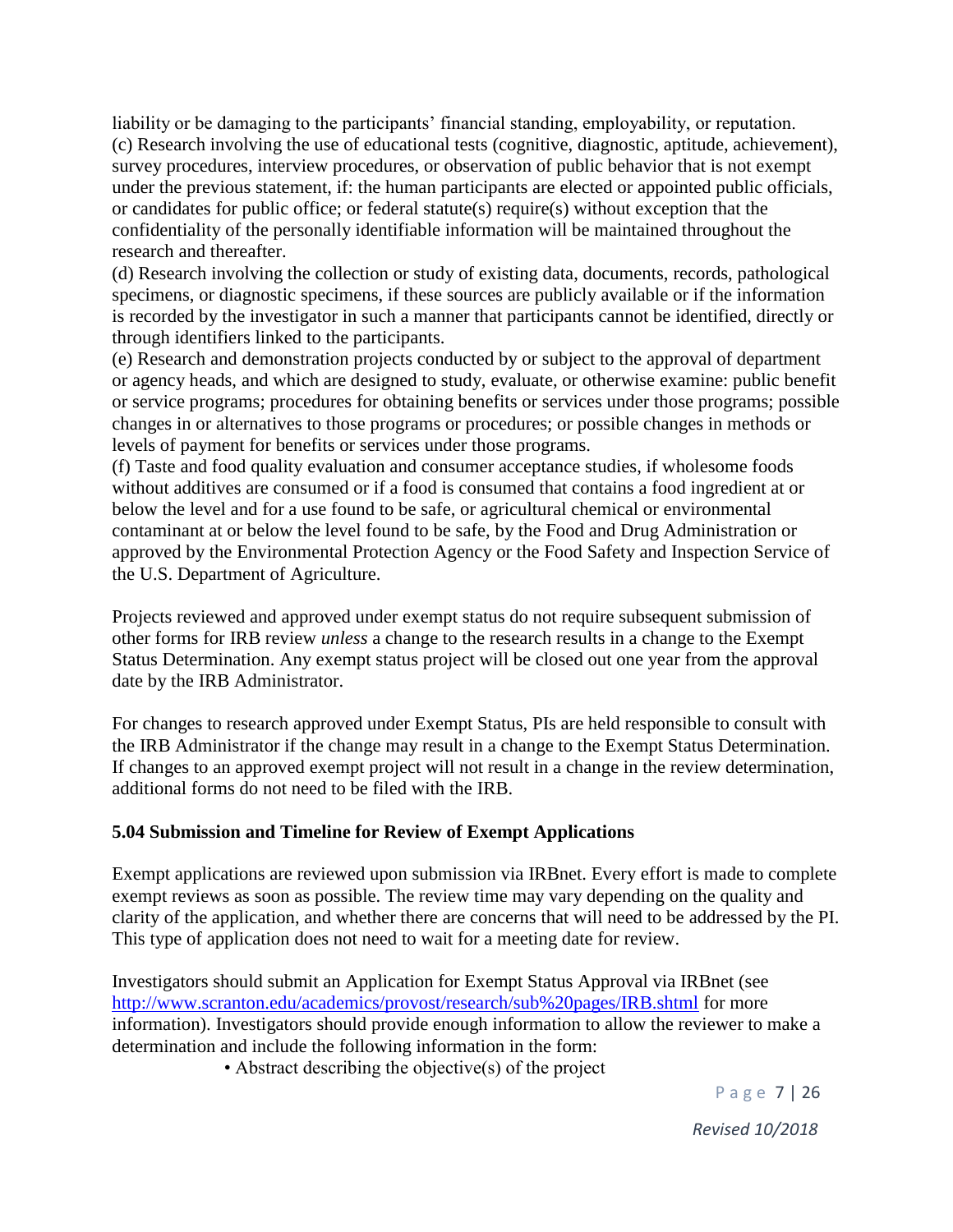- Methods used for the research
- Description of the subject population and recruitment plans
- Actions to protect privacy and/or confidentiality of the participants
- Certificate of completion to document that the training requirements have been met
- IRBnet packages must be signed by the Investigator and all Co-investigators.

#### **5.05. Expedited Applications**

Expedited review and approval of research proposals can be undertaken if:

- Risk to participants is minimized,
- Risk to participants is reasonable in relation to anticipated benefits, if any, to participants and the importance of the knowledge that may reasonably be expected to result,
- Selection of participants is equitable,
- Informed consent is sought from each prospective subject or their legally authorized representative, in accordance with, and to the extent required by Sec. 46.116,
- Informed consent is appropriately documented,
- When appropriate, the research plan makes adequate provision for monitoring the data collected to ensure the safety of participants, and
- When appropriate, there are adequate provisions to protect the privacy of participants and to maintain the confidentiality of data.

Research that meets the requirements for expedited review must involve no more than minimal risk to participants and the only involvement of human participants will be in one or more of the categories listed below. Research protocols that qualify for expedited review are determined for eligibility by the appointed reviewers, and in consultation with the IRB Chair as necessary.

#### **5.06. Submission and Timeline for Review of Expedited Applications**

Investigators should typically expect an initial review period of approximately 7-10 business days. The review time may vary depending on the quality and clarity of the application, and whether there are concerns that will need to be addressed by the PI. This type of application does not need to wait for a meeting date for review.

Investigators should submit an application for Expedited IRB Review via IRBnet (see <http://www.scranton.edu/academics/provost/research/sub%20pages/IRB.shtml> for more information). Investigators should provide enough information to allow the reviewer to make a determination and include the following information in the form:

- Abstract describing the objective(s) of the project
- Methods used for the research
- Description of the subject population and recruitment plans
- Actions to protect privacy and/or confidentiality of the participants
- Certificate of completion to document that the training requirements have been

P a g e 8 | 26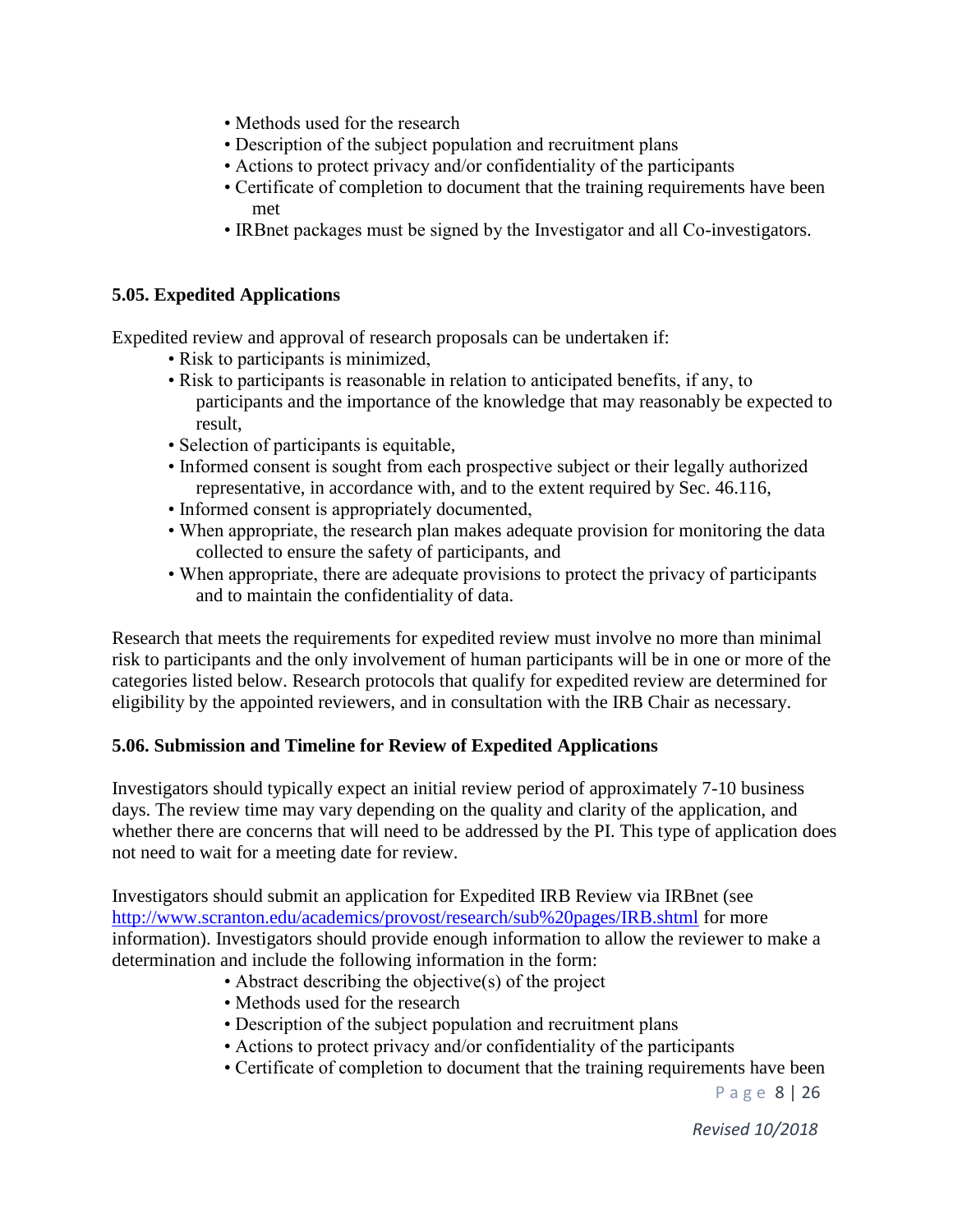met

• IRBnet packages must be signed by the Investigator and all Co-investigators.

## **5.07. Full Review Applications**

A full committee review by the IRB is required if the research involves more than minimal risk and special precautions may need to be taken to protect the rights and welfare of the participants.

Procedures are designed so that all IRB members receive materials for project review at least one week prior to the meeting or such time as sufficient to allow for review of the materials before a convened IRB meeting. Meetings are scheduled monthly throughout the academic year, and typically once during the summer months.

## **5.08. Submission and Timeline for Review of Full Review Applications**

Since this type of application requires review by the fully convened IRB at a scheduled meeting, it is recommended that investigators refer to the IRB Meeting Schedule when planning a submission (see [http://www.scranton.edu/academics/provost/research/sub%20pages/IRB.shtml\)](http://www.scranton.edu/academics/provost/research/sub%20pages/IRB.shtml). Investigators will typically receive a letter approving the protocol or requesting modifications required for approval within one week of the meeting date. The total review time will vary depending on the quality and clarity of the application, and whether there are concerns that will need to be addressed by the PI.

#### *Full Review Application Form Submissions*

Investigators should submit an application for Full IRB Review via IRBnet (see <http://www.scranton.edu/academics/provost/research/sub%20pages/IRB.shtml> for more information). Investigators should provide enough information to allow the reviewer to make a determination and include the following information in the form:

- Abstract describing the objective(s) of the project
- Methods used for the research
- Description of the subject population and recruitment plans
- Actions to protect privacy and/or confidentiality of the participants
- Certificate of completion to document that the training requirements have been met
- IRBnet packages must be signed by the Investigator and all Co-investigators.

### **Section 6: DEFINITIONS PERTAINING TO RISK**

**6.01. No Risk Beyond Everyday Life** is defined in the federal regulations as minimal risk.

It means that the probability and magnitude of harm or discomfort anticipated in the research are not greater in and of themselves than those ordinarily encountered in daily life or during the performance of routine physical or psychological examinations or tests.

P a g e 9 | 26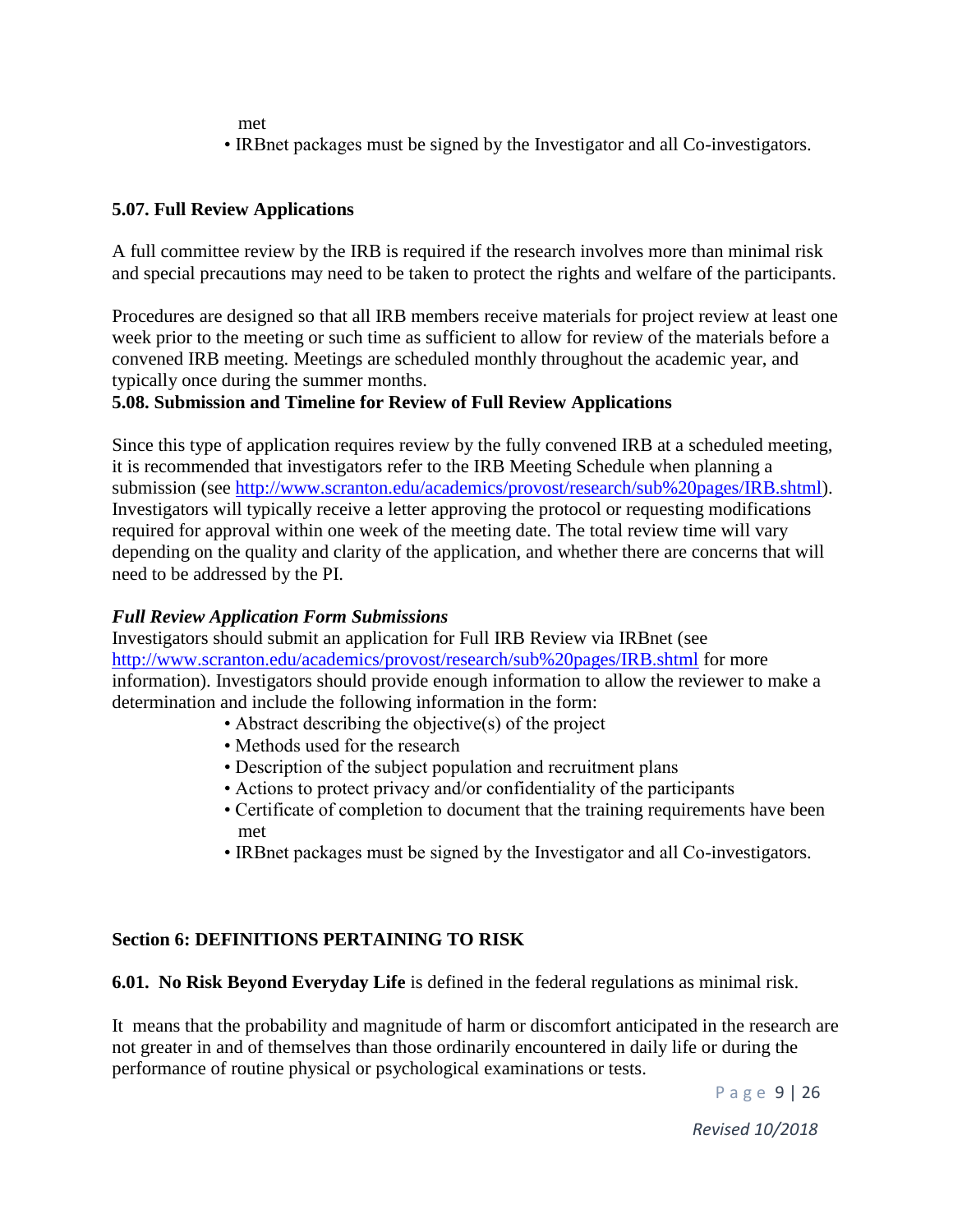**6.02. Risk Beyond Everyday Life** includes psychological and social as well as physical risk.

A project may entail more than minimal risk if

(a) sensitive questions (such as sexual preferences or behavior, criminal behavior, abuse situations) are included in questionnaires or interviews,

(b) fully informed consent cannot be obtained because the procedure includes deception,

(c) fully informed consent cannot be obtained due to age or mental condition, OR

(d) there is an increased potential for coercion (for example, institutionalized persons).

# **6.03 Anonymous, Confidential, or De-identified?**

The IRB often finds that the terms *anonymous*, *confidential, and de-identified* are not used correctly. These terms are described below as they relate to an individual's participation in the research and the way that their data are collected and maintained for analysis.

(a) **Anonymous** indicates it is impossible to determine whether any individual was involved in the research project. Data are *anonymous* if no one, **not even the researcher**, can connect the data to the individual who provided it. No identifying information is collected from the individual. For example, participation in an online survey that cannot be linked in any way to the individual would be considered *anonymous*. Researchers should be aware however, that collection of information regarding other unique individual characteristics (indirect identifiers) could make it possible to identify an individual from a pool of participants.

(b) **Confidential** indicates that the research team knows that any particular individual has participated in the research but is obligated not to disclose that information to others outside the team. When data are *confidential*, there continues to be a link between the data and the individual who provided it. The research team is obligated to protect the data from disclosure outside the research according to the terms of the research protocol and the informed consent document. Note that coded data are not *anonymous*.

(c) **De-identified** data are those data that have NO direct identifiers or codes linking it to an individual subject. For data to be deemed '*de-identified',* all direct or indirect identifiers or codes linking the data to the individual subject's identity are destroyed.

# **6.04 Deception**

Deception in human subjects research involves not informing the subject of all aspects of the study so that the subject is not able to give full informed consent. A study involving deception will not be approved by the IRB unless the investigator has demonstrated to the IRB that

(a) The use of deceptive techniques is justified by the study's significant prospective scientific, educational, or applied value and that effective non-deceptive alternative procedures are not

P a g e 10 | 26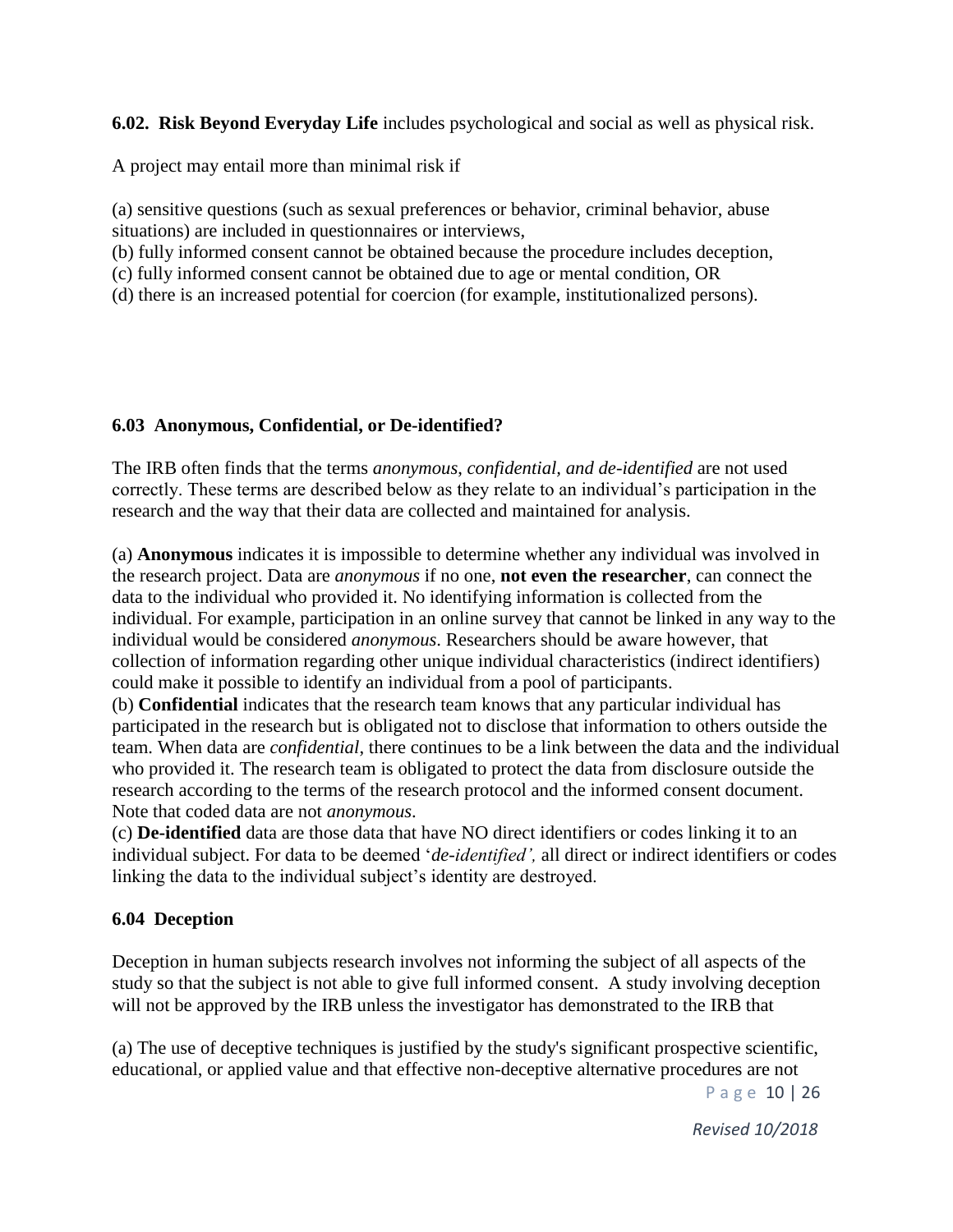feasible;

(b) Procedures in the study cannot be reasonably expected to cause physical pain or severe emotional distress; AND

(c) As early as feasible, preferably at the conclusion of their participation, but no later than at the conclusion of the data collection, the investigator will inform the subjects about the deception, and permit subjects to withdraw their data.

# **Section 7: PROTOCOL REVISIONS**

**7.01 Changes to an Expedited Application** may be submitted to the IRB Administrator or DRB under the Expedited Review procedure (Section 5.05) unless the proposed changes render the project ineligible for exemption.

Such changes include (but are not limited to) submission for external funding, increase in the risk level, changing the manner of identification of the subjects, inclusion of vulnerable populations, therefore requiring submission for full IRB or DRB review.

**7.01 Minor (non-substantive) changes** to a protocol approved under Full Review may be submitted for review and approval by two members of the IRB or by the DRB.

A change is considered to be minor (non-substantive) if it does not have the potential to alter the level of risk and is an:

(a) Extension of the time of the study due to circumstances which kept the investigator from completing the project as approved,

(b) Increase or decrease in the number of subjects, within statistically valid limits,

(c) Extension of data analysis without involving more subjects, OR

(d) Change in investigator contact information in the informed consent information and written consent document.

**7.02 Substantive changes** to an application that received Full Review must be submitted for full IRB or DRB review (unless it includes participants from a group defined as a vulnerable population). Substantive changes to Full Review protocols that include members of a vulnerable population require full IRB review. A change is considered to be substantive if it

(a) Changes any information in the informed consent information and written consent document other than investigator contact.

(b) Is likely to reduce the validity of the study, e.g., decreases the number of subjects to a level which affects the statistical validity of the research,

(c) Changes the level of risk from a lower to a higher category,

(d) Alters the way in which subjects are placed at risk that is beyond everyday life.

P a g e 11 | 26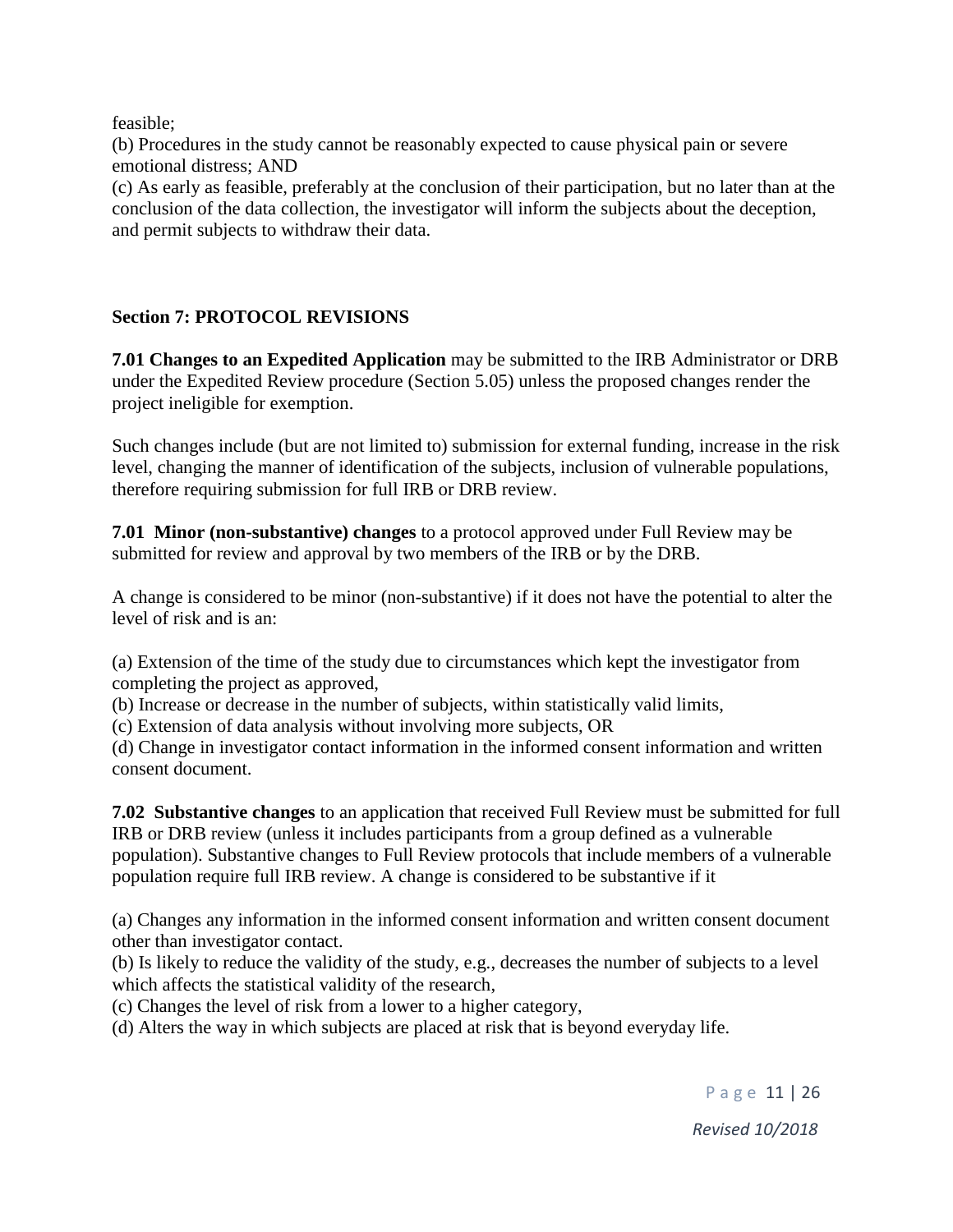### **7.03. Continuing Review**

Continuing review includes review of protocols on an interim basis as determined by the IRB or DRB during initial review or for renewal of approval for an additional period of time.

#### **7.04. Interim Review**

Based on initial review, the IRB may require review at intervals less than the normal approval period of one year. Reasons may include risk level or previous IRB violations by the investigator. Review may be conducted by 2 members of the IRB or the full IRB, as determined in initial review or based on findings.

#### **7.05. Renewal**

All research protocols are approved for a maximum one year period after which renewal may be requested for one additional year.

(a) **Projects originally approved as an Expedited Application** may be submitted for continuation beyond the initial approval period by submitting a request for renewal from the IRB Administrator or DRB, unless the proposed changes render the project ineligible for **Expedited Review**, including (but not limited to) submission for external funding, increase in the risk level, inclusion of vulnerable populations, therefore requiring submission for Full IRB Review.

(b) **Projects originally approved under Full Review (with or without the inclusion of vulnerable populations) proposing no substantive changes** require review and approval by 2 members of the IRB.

(c) **Projects originally approved by DRB proposing no substantive change** will be reviewed by the DRB.

(d) **Projects originally approved by DRB proposing substantive change** should be submitted to the DRB. The DRB may send the protocol for full IRB review if warranted.

(e) **Application for continuation of a project originally approved by the IRB which proposes substantive change** requires submission for full IRB review.

### **Section 8: RESEARCH REVIEW**

### **8.01. Review Criteria** *[\[45 CFR 46:111\]](http://www.hhs.gov/ohrp/policy/45cfr46.html#46.111)*

In order to approve research covered by this policy the IRB (and DRB) must determine that **all** of the following requirements are satisfied:

(a) Risks to subjects are minimized: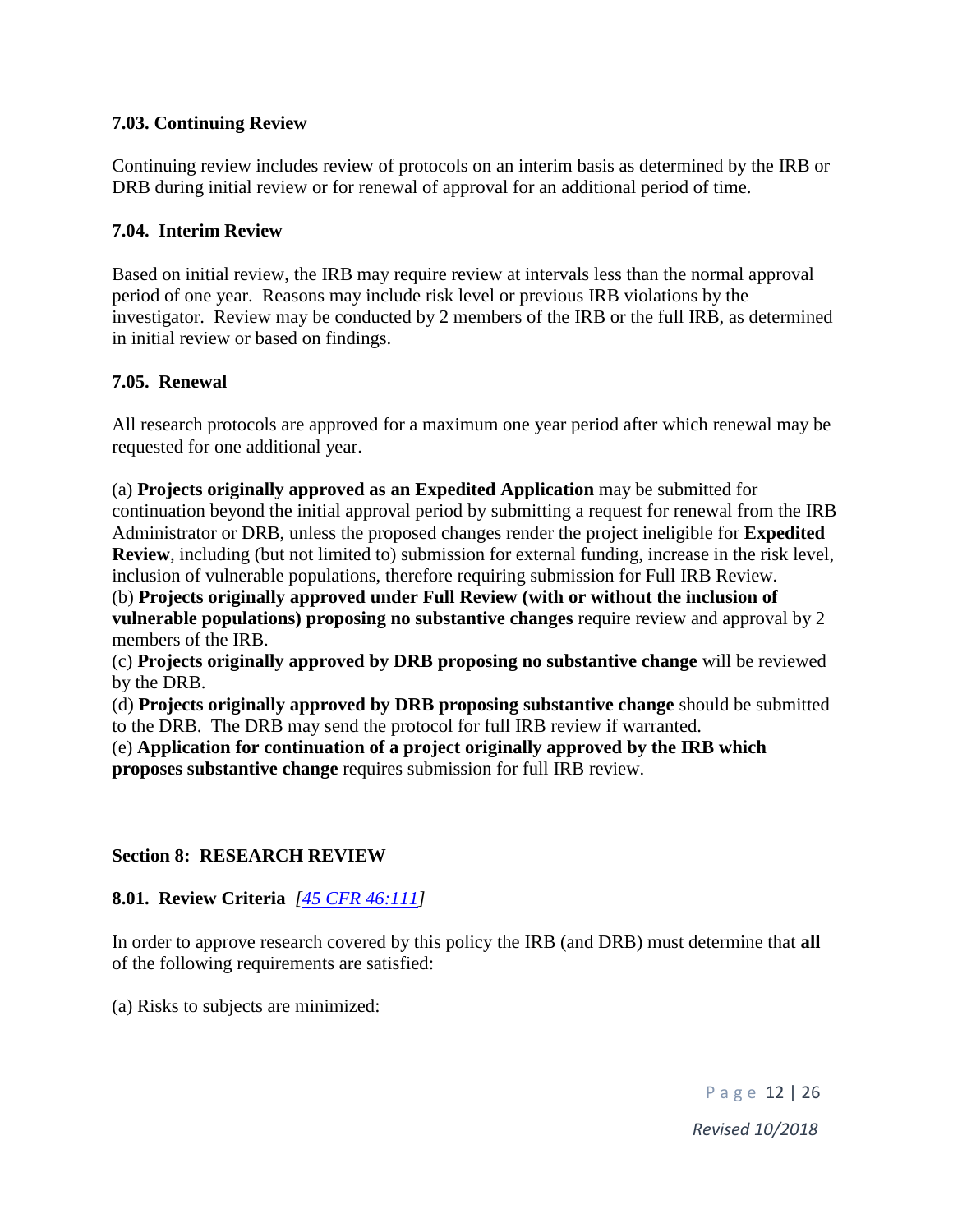(1) by using procedures which are consistent with sound research design and which do not unnecessarily expose subjects to risk, AND

(2) whenever appropriate, by using procedures already being performed on the subjects for diagnostic or treatment purposes.

(b) Risks to subjects are reasonable in relation to anticipated benefits, if any, to subjects, and the importance of the knowledge that may reasonably be expected to result. In evaluating risks and benefits, the IRB considers only those risks and benefits that may result from the research (as distinguished from risks and benefits of therapies subjects would receive even if not participating in the research). The IRB will not consider possible long-range effects of applying knowledge gained in the research (for example, the possible effects of the research on public policy) as among those research risks that fall within the purview of its responsibility.

(c) Selection of subjects is equitable. In making this assessment the IRB will take into account the purposes of the research and the setting in which the research will be conducted and should be particularly cognizant of the special problems of research involving vulnerable populations, such as children, prisoners, pregnant women, mentally disabled persons, or economically or educationally disadvantaged persons.

(d) Informed consent must be sought from each prospective subject or the subject's legally authorized representative. (Section 7)

(e) Informed consent must be appropriately documented. (Section 9.01)

(f) When appropriate,

(1) the research plan makes adequate provision for monitoring the data collected to ensure the safety of subjects.

(2) there are adequate provisions to protect the privacy of subjects and to maintain the confidentiality of data.

(g) When some or all of the subjects are likely to be vulnerable to coercion or undue influence, such as children, prisoners, pregnant women, mentally disabled persons, or economically or educationally disadvantaged persons, additional safeguards have been included in the study to protect the rights and welfare of these subjects.

**8.02. NIH-supported investigators** are required to provide details of the proposed involvement of humans in the research, including the characteristics of the subject population, anticipated numbers, age ranges, and health statuses. The proposed research should specify the gender and racial/ethnic composition of the subject population, as well as criteria for inclusion or exclusion of any subpopulation. If ethnic, racial, and gender estimates and continuing review numbers are not included in the background data for a protocol, the investigators must provide a clear rationale for exclusion of this information.

### **8.03. Quality Assurance**

Ongoing review of research activities may require random selection and review by the IRB of approved projects for assessment of the IRB/DRB activities and compliance. IRB policies and

> P a g e 13 | 26 *Revised 10/2018*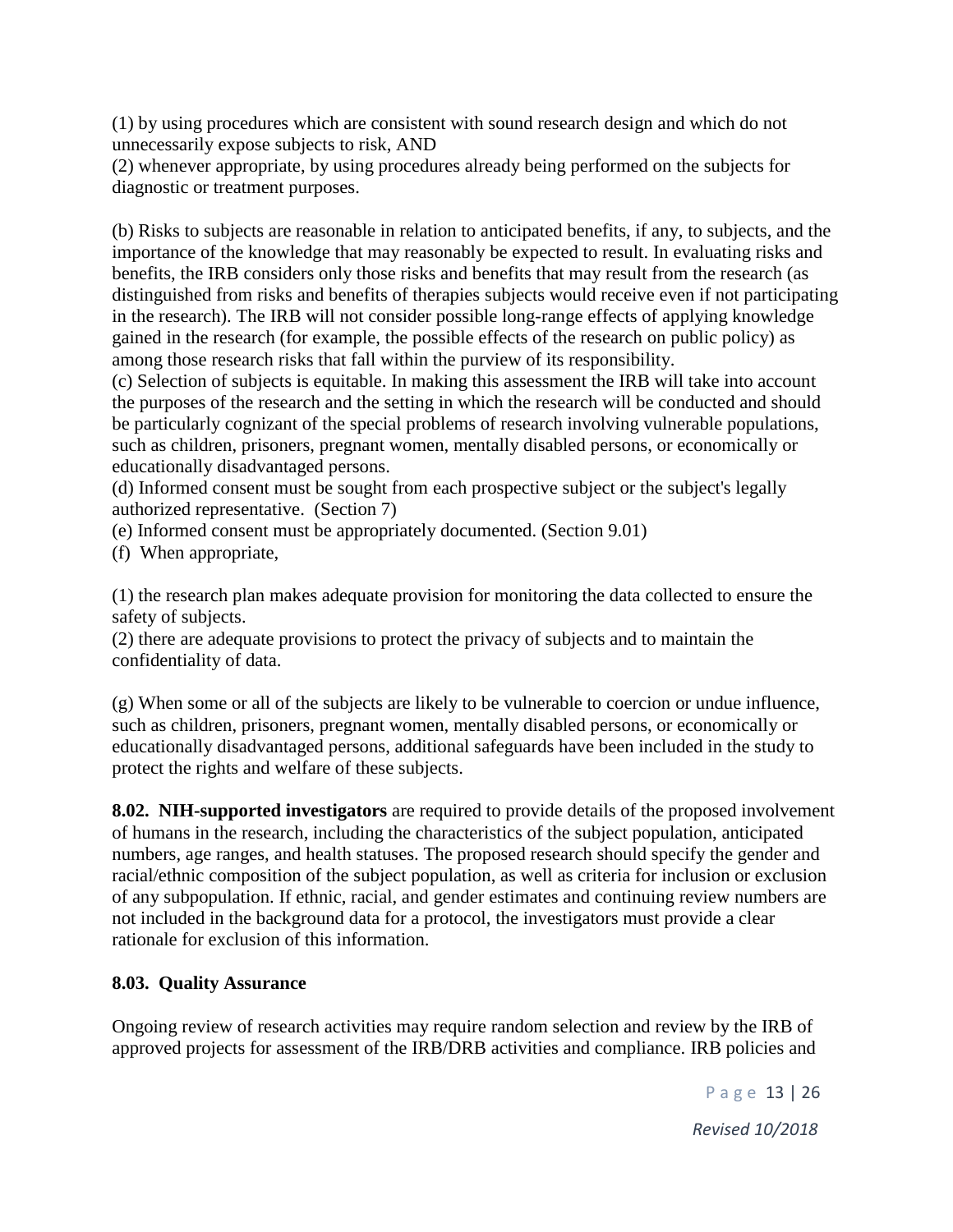procedures (including DRBs) should be reviewed annually. Review may be accomplished by two or three members of the IRB and/or the IRB Administrator.

## **Section 9: INFORMED CONSENT**

**9.01. Informed consent is central** to protection of human subjects in research.

It is a process, not just a document. Informed consent must be obtained from every potential subject or the subject's legal representative. Fully informed consent must be documented by the investigator. Except in special circumstances described below, informed consent must be verified by a signed written consent form.

The prospective subject or representative must be given sufficient opportunity to consider whether or not to participate. The information that is given to the subject or representative must be in language understandable at the individual's level of comprehension.

Investigators have special responsibilities whenever potential subjects have circumstances which might affect their ability to give informed and voluntary consent to participate in a research project, whether or not the subject categories are included in the vulnerable populations defined in the federal regulations.

Investigators and the IRB must comply with the special requirements as set forth in the federal regulations *[45 CFR 46 Subparts [B,](http://www.hhs.gov/ohrp/policy/45cfr46.html#subpartb) [C,](http://www.hhs.gov/ohrp/policy/45cfr46.html#subpartc) and [D\]](http://www.hhs.gov/ohrp/policy/45cfr46.html#subpartd)* for defined vulnerable populations.

### **9.02. Vulnerable Subjects**

Although only certain categories of subjects are mentioned specifically in the regulations, the researcher has special responsibilities whenever the potential subjects have circumstances which might affect their ability to give informed and voluntary consent to participate in a research project. Researchers must use extreme care to respect the rights of subjects when they develop consent procedures. When written consent or assent cannot be obtained, a verbal script must be submitted with the protocol.

### **9.02.01. Children**

Permission to conduct research with children requires special attention to the child's age, ability to understand what is asked, and relationship to parents or guardians.

(a) **Parental/Guardian Consent** is required in writing for all minors (under the age of 18). A waiver of parental consent may be granted by the IRB if it deems that the request for waiver meets the spirit of the principles of the Belmont Report and is in accordance with the provisions of the regulations as set forth in *[45 CFR 46:117](http://www.hhs.gov/ohrp/policy/45cfr46.html#46.117) or [408\(c\).](http://www.hhs.gov/ohrp/policy/45cfr46.html#46.408)*

> P a g e 14 | 26 *Revised 10/2018*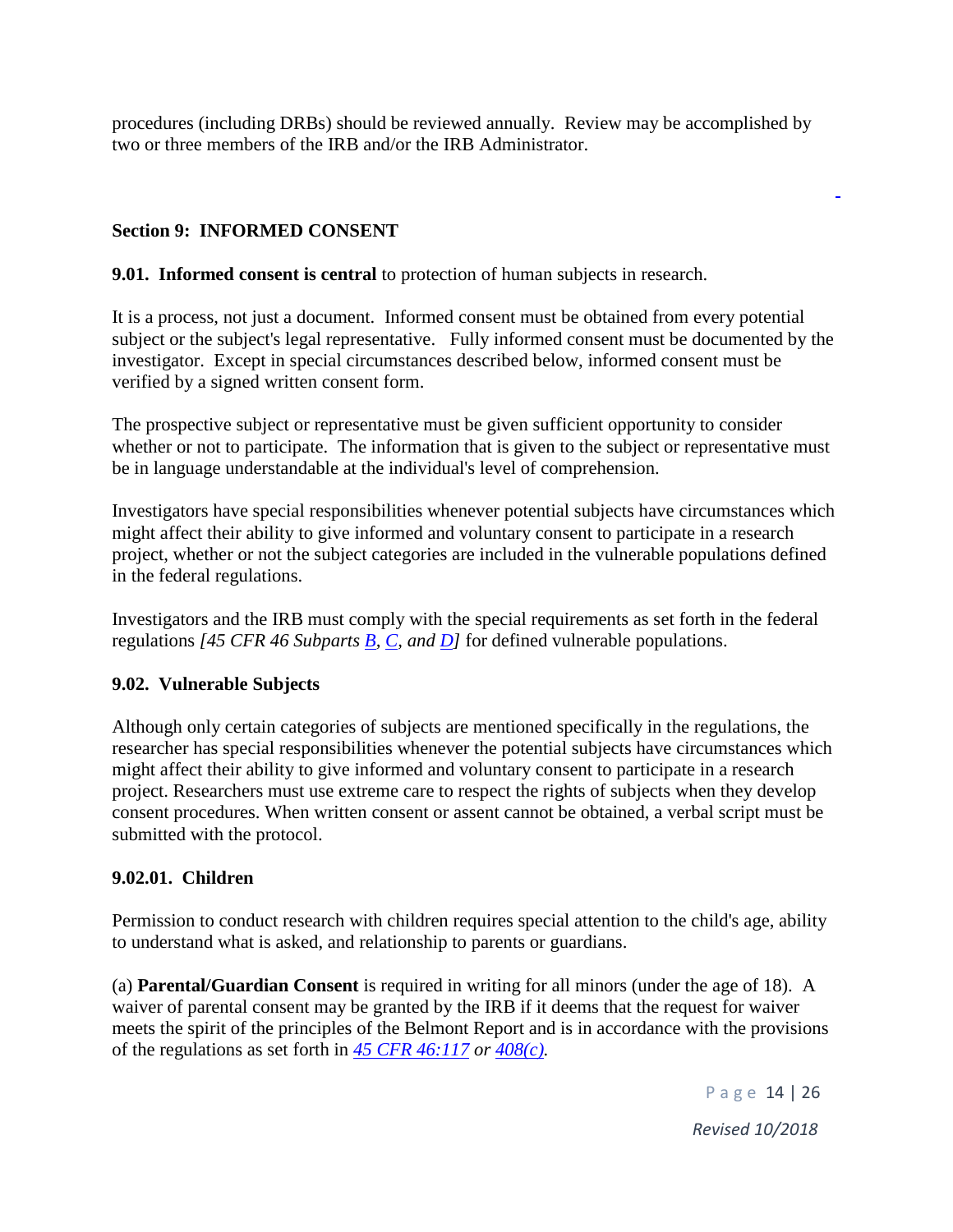(b) **Adolescent (junior/senior high) Assent** must be obtained in writing; the investigator should use supplementary verbal explanations when needed.

(c) **Child (elementary) Assent** should be obtained in a form which the child can understand. A signed assent form must be obtained from children old enough to render a signature.

(d) **Very Young Child** - explanations should match the level of understanding.

**9.02.02. Prisoners -** Particular attention to the issue of potential coercion is necessary.

**9.02.03. Mentally Disabled -** A patient advocate is necessary to guard the patient's interests.

**9.02.04. Pregnant Women, Human Fetuses, and Neonates -** There are special provisions in place regarding risks and benefits and definitions particularly related to viability.

# **9.03. Project with Risk Beyond Everyday Life (More than Minimal Risk)**

Risks must be enumerated to allow the patient to decide whether or not to participate. Also included should be any protections to lower the potential risk and an injury clause (see Elements of Informed Consent; Section 9.05).

## **9.04. Deception**

Deception in human subjects research (section 5.05) involves not informing the subject of all aspects of the study so that the subject is not able to give full informed consent. As early as feasible, preferably at the conclusion of their participation, but no later than at the conclusion of the data collection, the investigator must inform the subjects about the deception, and permit subjects to withdraw their data.

# **9.05. Elements of Informed Consent [\[45 CFR 46:116\]](http://www.hhs.gov/ohrp/policy/45cfr46.html#46.116)**

In clear and non-technical language which is appropriate to the subject, subjects must be informed of:

- (a) The fact that the study is research.
- (b) The purposes of the research.
- (c) The expected duration of the subject's participation.
- (d) The procedures to be followed.
- (e) Any reasonably foreseeable risks or discomforts.
- (f) Any benefits to the subject or to others which may reasonably be expected from the research.

(g) Appropriate alternative procedures or courses of treatment, if any, which might be advantageous to the subject.

> P a g e 15 | 26 *Revised 10/2018*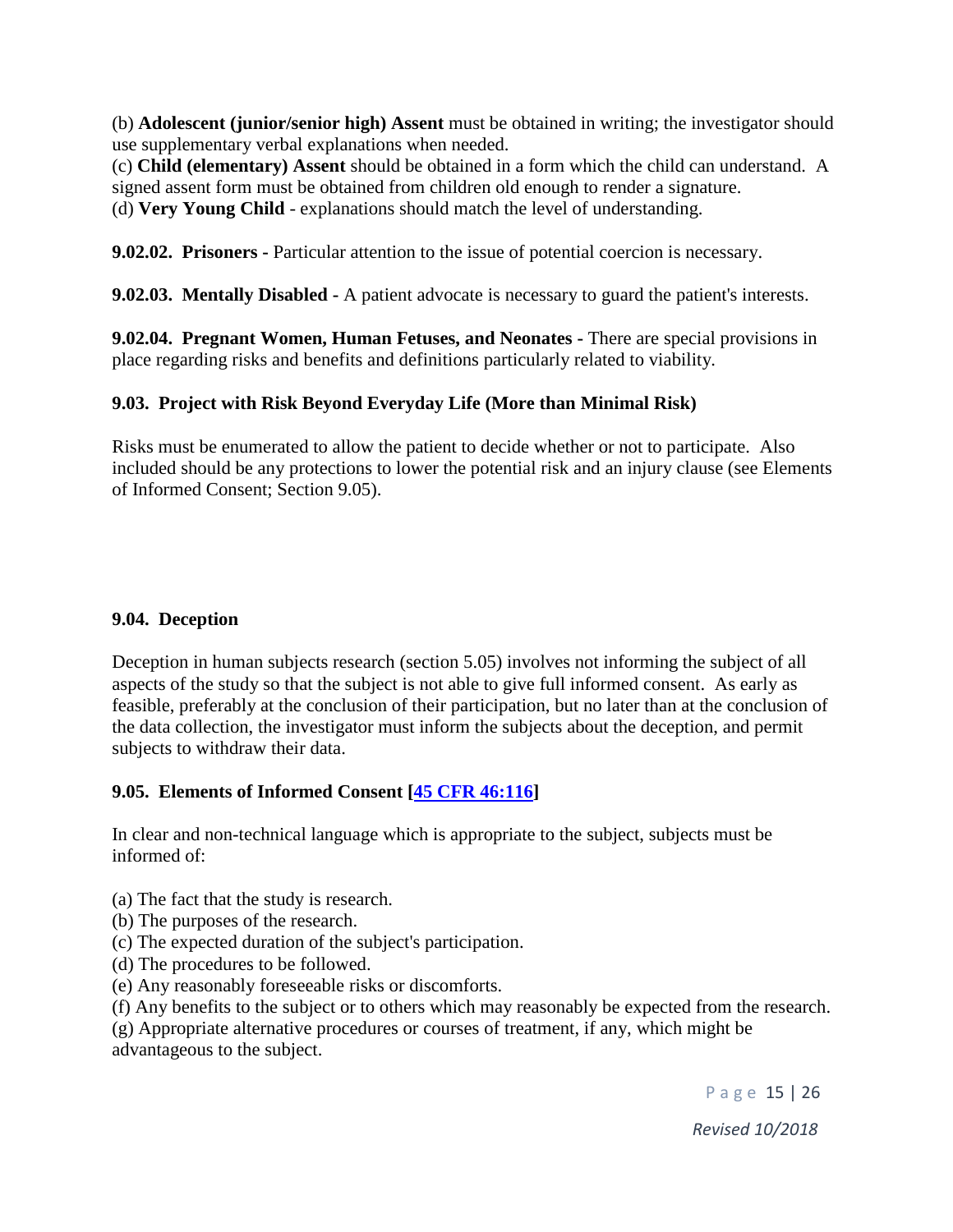(h) The extent, if any, to which confidentiality of data and privacy of subjects will be maintained. (i) For research involving more than minimal risk, whether any compensation and whether any medical treatments are available if injury occurs.

(j) Whom to contact for answers to pertinent questions about the research, subjects' rights, and research-related injury to the subject.

(k) A statement that participation is voluntary, refusal to participate will involve no penalty or loss of benefits to which the subject is otherwise entitled and the subject may discontinue participation at any time without penalty or loss of benefits to which the subject is otherwise entitled.

When appropriate, one or more of the following elements of information shall also be provided to each subject:

(a) A statement that the particular treatment or procedure may involve risks to the subject (or to the embryo or fetus, if the subject is or may become pregnant) which are currently unforeseeable; (b) Anticipated circumstances under which the subject's participation may be terminated by the investigator without regard to the subject's consent;

(c) Any additional costs to the subject that may result from participation in the research; (d) The consequences of a subject's decision to withdraw from the research and procedures for orderly termination of participation by the subject;

(e) A statement that significant new findings developed during the course of the research which may relate to the subject's willingness to continue participation will be provided to the subject; (f) The approximate number of subjects involved in the study.

**9.05.01. Exceptions/Waivers -** The IRB may approve a consent procedure which does not include, or which alters, some or all of the elements of informed consent set forth above, or may waive the requirement to obtain informed consent provided the IRB documents its findings in accordance with *[45 CFR 46:116 \(c-e\)](http://www.hhs.gov/ohrp/policy/45cfr46.html#46.116)*.

**9.05.02. Exculpatory language** may not be included in any informed consent (oral or written). Subjects or their representatives cannot be made to waive or appear to waive any legal rights, or release or appear to release the investigator, sponsor, institution, or agents from liability for negligence.

### **9.06. Documentation of Informed Consent**

# **9.06.01. Informed in Writing**

The subject or a legal representative signs a written consent document, which explains all of the elements of informed consent. Due to the individual nature of informed consent, the University IRB does not encourage the use of templates for written consent. However, samples of written consent documents are provided by the Office of Research and Sponsored Programs (ORSP) and are available on the ORSP Human Subjects Research website to serve as guides for investigators.

### **9.06.02. Informed Orally**

P a g e 16 | 26 *Revised 10/2018*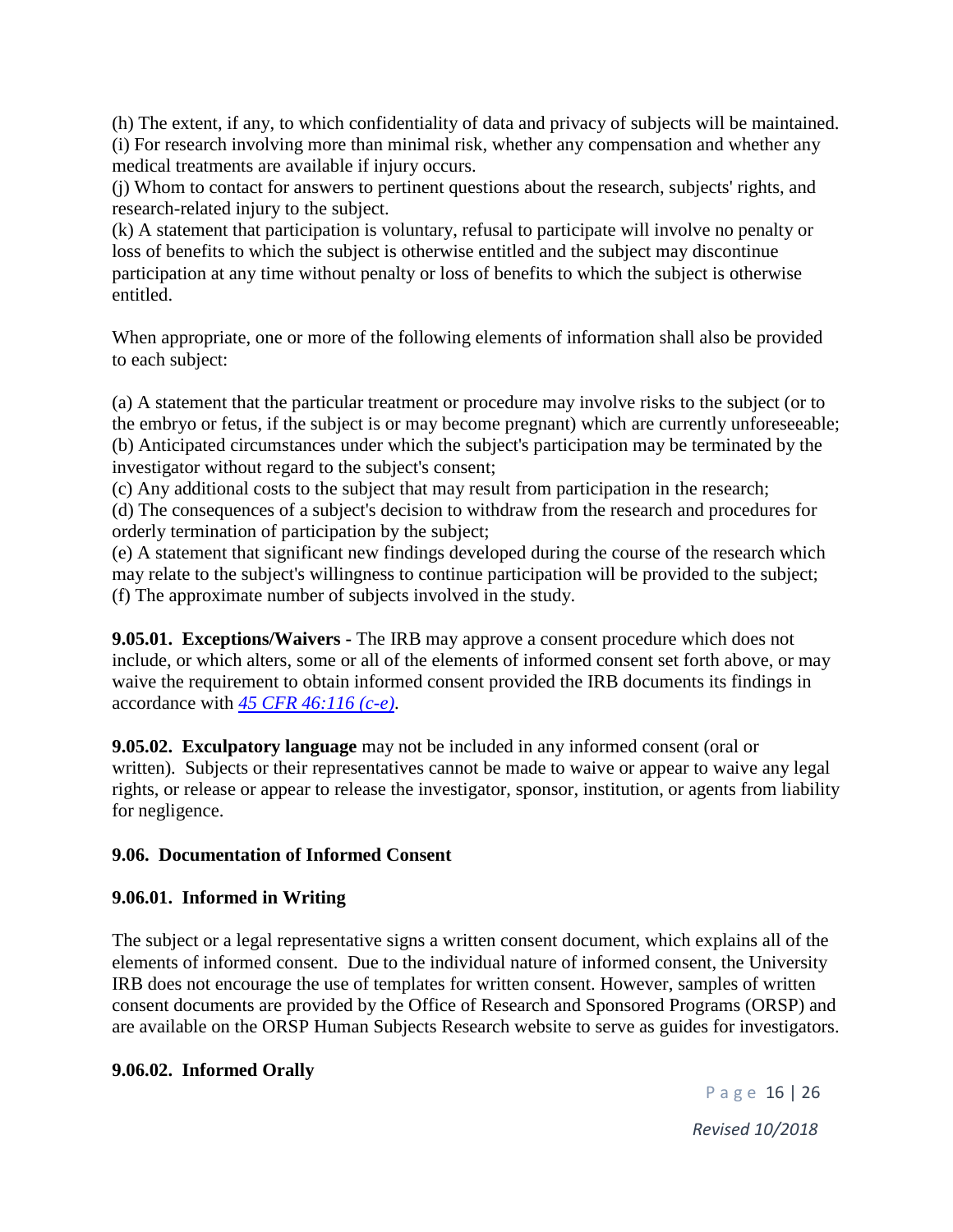The subject or a legal representative signs a document indicating the subject had all of the elements of informed consent explained orally and that s/he understands this description and s/he agrees to participate in the activity described. In addition, an auditor-witness to the oral presentation must be present and must sign the consent form as "witness." A **written script** of the oral presentation must be approved by the IRB and will be retained as a part of the IRB records.

### **9.06.03. Exceptions/Waivers**

The IRB may waive the requirement for the investigator to obtain a signed consent form for some or all subjects if it finds either:

(a) That the only record linking the subject and the research would be the consent document and the principal risk would be potential harm resulting from a breach of confidentiality, OR (b) That the research presents no more than minimal risk of harm to subjects and involves no procedures for which written consent is normally required outside of the research context.

In cases in which the documentation requirement is waived, the IRB may require that the investigator provide subjects with a written statement regarding the research. A copy of this statement must be included with the materials in the IRB application, and the investigator must certify that the subjects have been informed.

### **9.07 . HIPAA and Informed Consent**

Informed consent shall comply with all requirements of the [Health Insurance Portability and](http://aspe.hhs.gov/admnsimp/pl104191.htm)  [Accountability Act \(HIPAA\), PL104-191,](http://aspe.hhs.gov/admnsimp/pl104191.htm) and the [Standards for Privacy of Individually](http://www.hhs.gov/ocr/privacy/hipaa/understanding/summary/introduction.pdf)  [Identifiable Health Information \(Privacy Rule\) 45 CFR 160 and 164.](http://www.hhs.gov/ocr/privacy/hipaa/understanding/summary/introduction.pdf)

The University is classified under HIPAA as hybrid entity, meaning that it has divisions which fall under HIPAA regulations and those which do not. Human subjects research is not considered health care and is therefore not a covered entity.

When using research subjects at a covered entity (e.g., hospital, clinic, doctor's office, or other health care facility), the investigator must abide by that institution's regulations, and the University's IRB will require an authorization to use protected health information (PHI) as an addendum to the consent form. Specific conditions are outlined in the regulations concerning use and disclosure of PHI in research. A researcher may enter into a "data use agreement (defined in the regulations)" with a covered entity allowing access to a limited data set which excludes specified direct identifiers, or the entity may allow use of PHI with individual authorization by the research subjects.

> P a g e 17 | 26 *Revised 10/2018*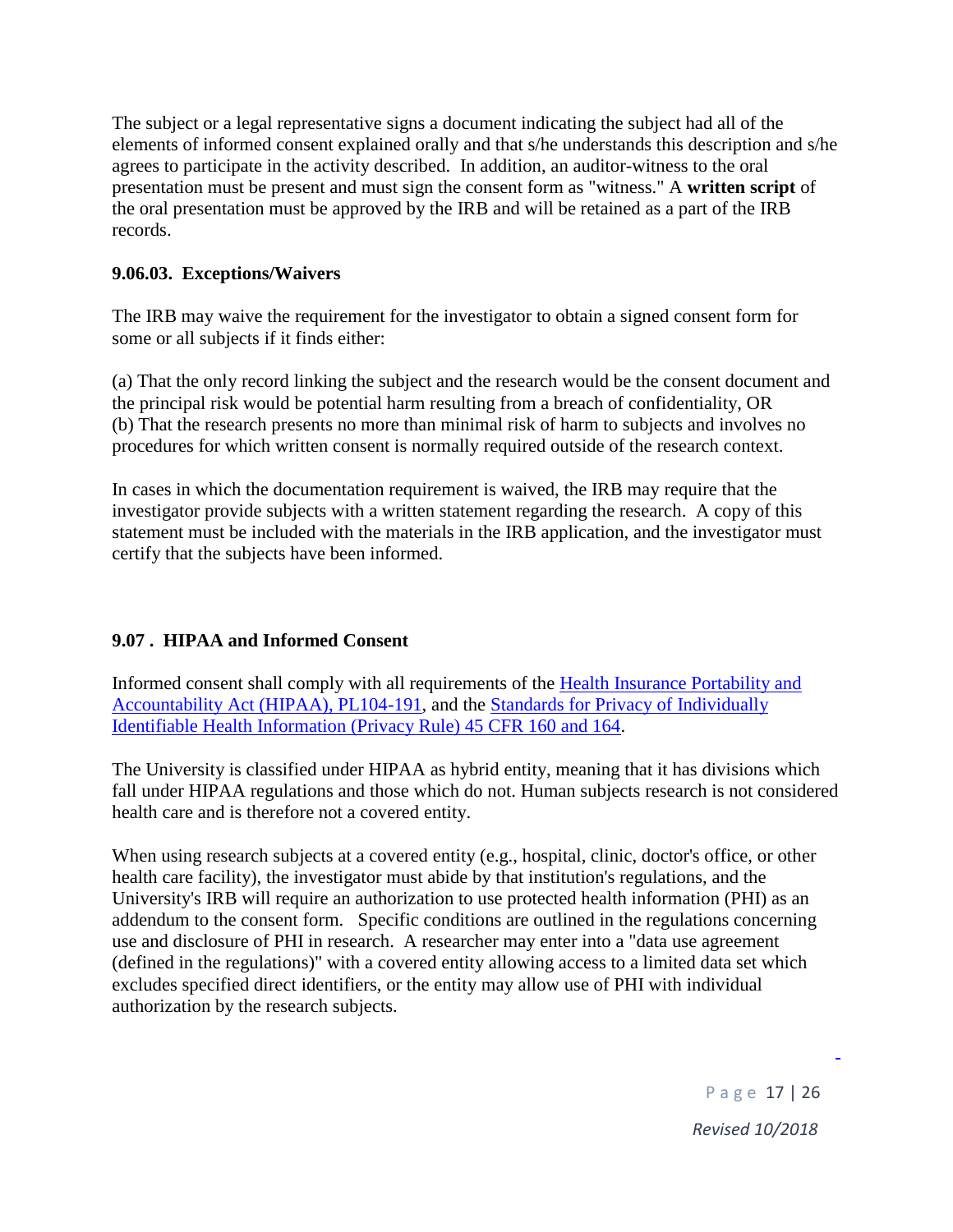## **Section 10: GUIDE FOR SUBMISSION OF APPLICATIONS**

Any individual intending to conduct research involving human subjects, whether or not the research is supported by a grant, contract, or fellowship from any public or private agency, has the responsibility to file the approved IRB form following the procedures outlined in this handbook and in the application instructions**.**

### **10.01. Who May Submit a Proposal for Review**

Applications for review of human subjects research may be submitted by members of the faculty, staff, or administration of the University.

Students may submit applications with supervision of a mentor from the faculty, staff, or administration as provided in the section below on course-related and student-conducted research.

Individuals who are not students or employees of the University wishing to conduct research on the University campus require supervision and sponsorship by an appropriate University faculty, staff, or administration member who has demonstrated expertise in the area of proposed research.

All persons submitting applications for review by the IRB or DRB must provide evidence of completion of a human subjects education program approved by the IRB. Initial certification should be completed prior to submitting an application for review. Approval will not be granted unless a human subjects education program has been completed less than two years prior to submission of the application.

### **10.01.01 Recruitment of Participants by External Researchers**

*External Researchers are required to submit their application in University of Scranton format (Exempt or Expedited and Full Review Applications) and include a copy of their Jurisdictional IRB approved protocol to the IRB Administrator, IMBM 201, University of Scranton, Scranton, PA 18510.*

### Definitions:

(a) *External Researcher* - a person not employed by the University of Scranton or otherwise affiliated with the University.

(b) *Jurisdictional IRB* - the primary IRB that has approved the external protocol. This is usually the external researcher's home institution.

(c) *Faculty/Staff Sponsor* - University of Scranton faculty, staff, or administrator who agrees to serve as the University contact person for the research.

Application Review: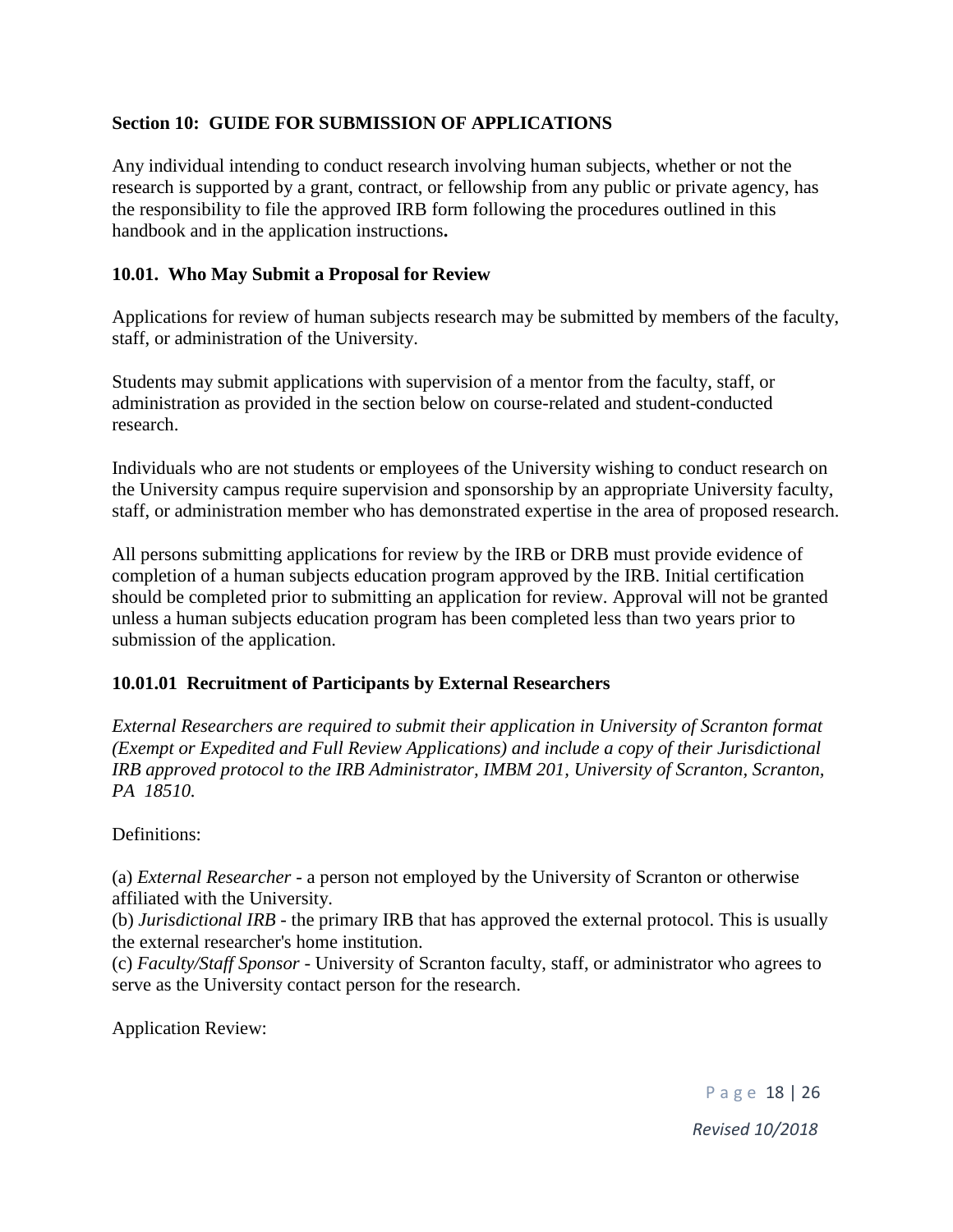(a) Applications not approved by a Jurisdictional IRB will not be reviewed by the University of Scranton IRB.

(b) Applications submitted by an External Researcher must have a University of Scranton Faculty/Staff Sponsor.

(c) Applications will be reviewed either administratively for Expedited or Full IRB review as appropriate.

(d) Recruitment may be approved for a period up to the expiration date of the Jurisdictional IRB approval

The University of Scranton IRB reserves the right to grant or deny permission to external investigators to recruit subjects on campus. The decision of the IRB to deny permission for participant recruitment by an external investigator may not be reversed by any other University of Scranton authority.

## **10.02. Procedure for Submitting Course-Related and Student-Conducted Research**

Student research and training activities involving human subjects may range from assignments taking place within the classroom to independent research projects. The instructor or advisor is ultimately responsible for training and supervising the student, assuring that student projects have been prepared in accordance with requirements and reviewed by the appropriate review board (DRB or IRB) and meet any departmental or other approval requirements.

Activities requiring IRB or DRB review:

(a) Student-generated research projects, including independent study, honors papers, theses, or other individual or small group projects. Application for IRB/DRB approval is submitted by the student(s) as the principal investigator(s) under the supervision of the mentor.

(b) Instructor-led class projects designed to teach research procedures and design - including projects where the instructor provides the protocol or where the class designs and generates the project. Application for IRB/DRB approval is submitted by the instructor.

(c) Classroom exercises conducted only with students in the class which involve the generating of sensitive information or entail more than minimal risk. Application for IRB/DRB approval is submitted by the instructor.

Activities not requiring IRB or DRB approval:

(a) Classroom exercises conducted only with members of the class, involving no more than minimal risk, and including no sensitive material. (b) Journalism activities.

### **10.03 Submission to the DRB**

Protocols requiring Expedited or Full Review (sections 5.06, 5.07), and do not include participants from any vulnerable population, may be submitted to the DRB by investigators

> P a g e 19 | 26 *Revised 10/2018*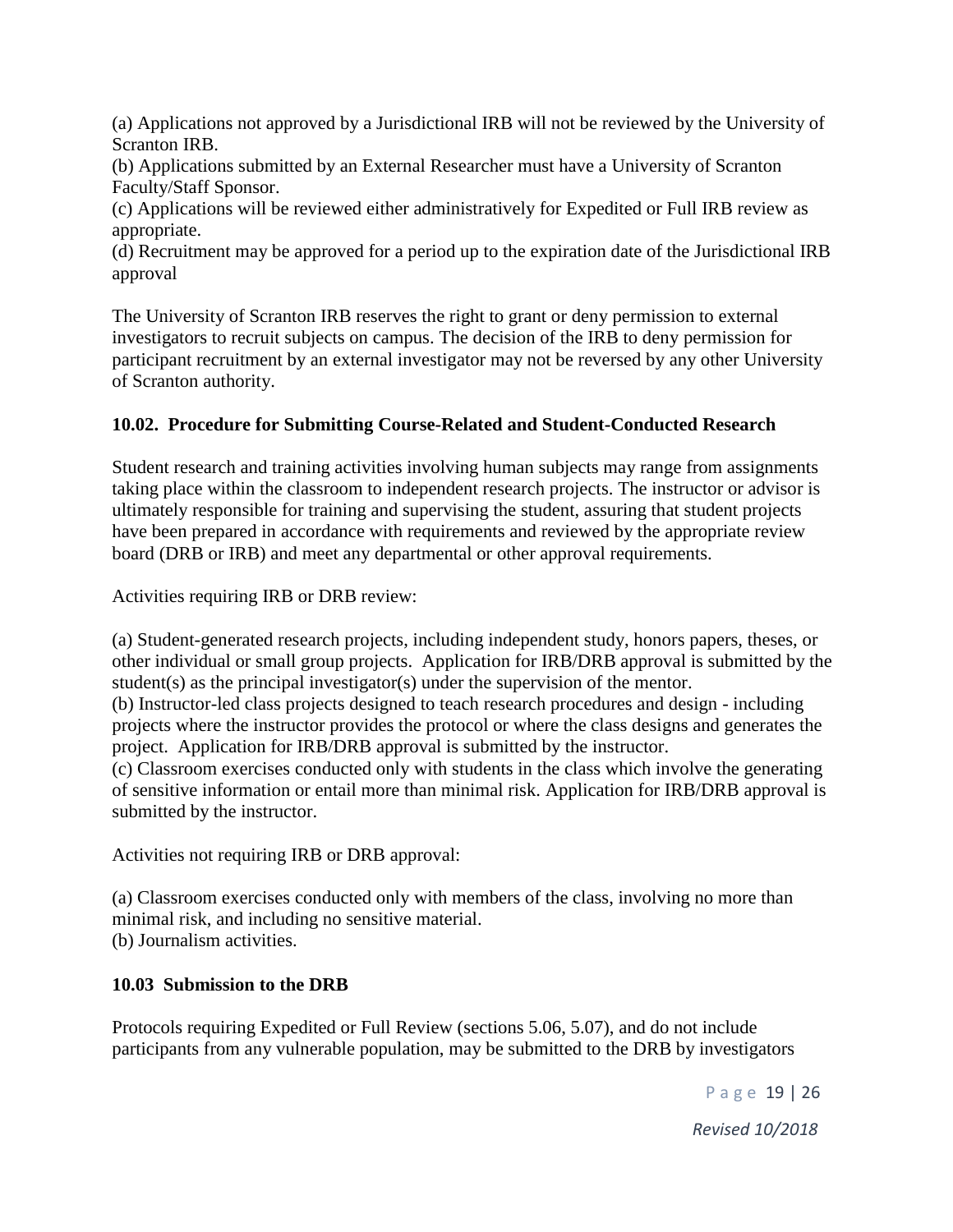whose departments have approved DRBs. Investigators in departments with DRBs may also submit Expedited or Full Review applications directly to the IRB via IRBnet.

Full Review applications that include the use of vulnerable populations may only be reviewed by the IRB.

Information on dates of DRB meetings and deadlines for submission are available from the appropriate DRB Chairperson. DRB applications can be found in IRBnet.

### **10.04 Submission to the IRB**

Any Expedited or Full Review Application (sections 5.05, 5.07) may be submitted via IRBnet for review by the IRB.

**Exempt Applications** may only be submitted to the IRB via IRBnet.

Information on dates of IRB meetings, deadlines for submission, and applications is available from the IRB Administrator and on the website of the Office of Research and Sponsored Programs.

## **Section 11. CONVENED MEETINGS AND REVIEW PROCEDURES**

### **11.01. Convened Meeting**

The IRB meets once a month in formal session during the academic year. As needed, the IRB may convene during intersession or summer sessions. The schedule of regular IRB meetings is posted on the Human Subjects webpage of the Office of Research and Sponsored Programs (ORSP) at the beginning of the academic year. Investigators may also contact the IRB Administrator or Chairperson for the dates of the monthly meetings. A convened meeting is a meeting of the IRB consisting of a quorum.

### **11.02. Minutes**

Minutes will be taken at all IRB meetings. Records will be retained by the IRB for at least three years.

#### **11.03 Quorum**

A quorum is defined for IRB purposes as a majority of the members eligible to vote. An IRB member who is an investigator on a protocol for review at a convened meeting must recuse him/herself from the meeting and may not be counted in the quorum for voting purposes.

> P a g e 20 | 26 *Revised 10/2018*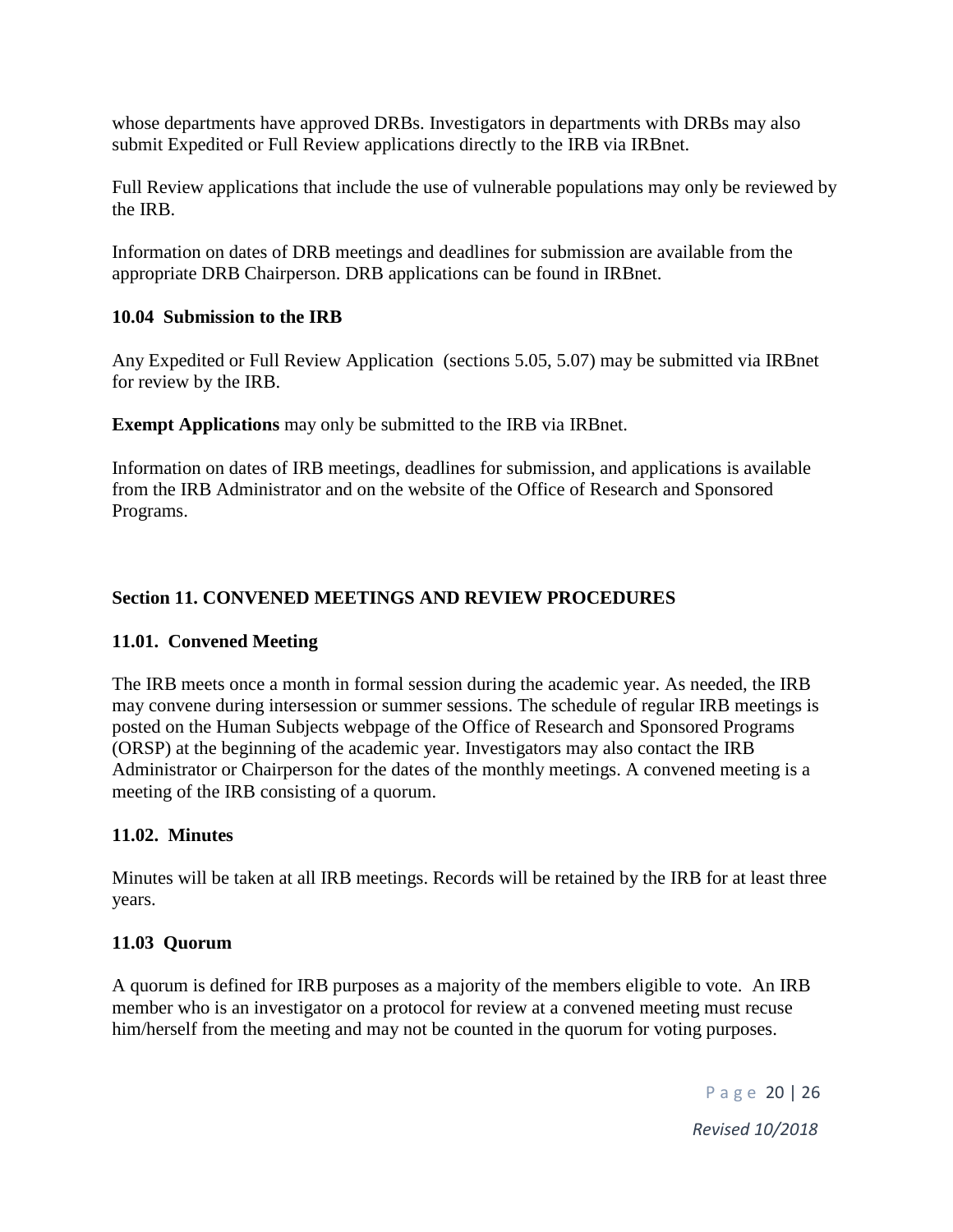No IRB member may participate in the board's initial or continuing review of any project in which the member has a conflicting interest, except to provide information requested by the IRB.

## **11.04. Review Procedures**

Applications requiring Full Review will be considered at a convened meeting (Section 9.01) of the IRB.

Applications will be distributed by the IRB Administrator to all IRB members before the meeting date to permit adequate time for review and consideration.

Upon request of the IRB, an investigator may be asked to provide additional information or to appear in person before the committee to describe the proposed research and present a full explanation of risks and protection for the human subjects.

The IRB will decide by a majority of the members present (Section 11.03):

- (a) to approve the proposal,
- (b) to approve the proposal with restrictions or conditions,
- (c) to defer the proposal, pending changes in the application or receipt of additional information from the investigator or consultants to the IRB, OR
- (d) to disapprove the proposal.

The IRB Administrator will inform the principal investigator in writing of the decision of the Board including any clarifications or changes which are required and/or recommended.

Applications requiring substantive clarification and/or change must be resubmitted to the IRB for further full board review.

The IRB may designate the IRB Chairperson, IRB Administrator, or a board member to review and either approve of the investigator's requested changes or require resubmission for review by the full board.

Adverse decisions may be appealed by re-review of the proposal. Appeals will be heard **only** when the proposal has been revised and/or provides additional information.

In the event of severe time constraints, the IRB may conduct business by mail or e-mail if the research to be reviewed is no risk beyond everyday life. A project may be approved by a majority of members eligible to vote. However, if any IRB member requests Full IRB Review in a convened meeting, the application may not be approved until the IRB meets.

No application may be disapproved by any other procedure than vote at a convened meeting.

# **11.05. IRB Records**

P a g e 21 | 26 *Revised 10/2018*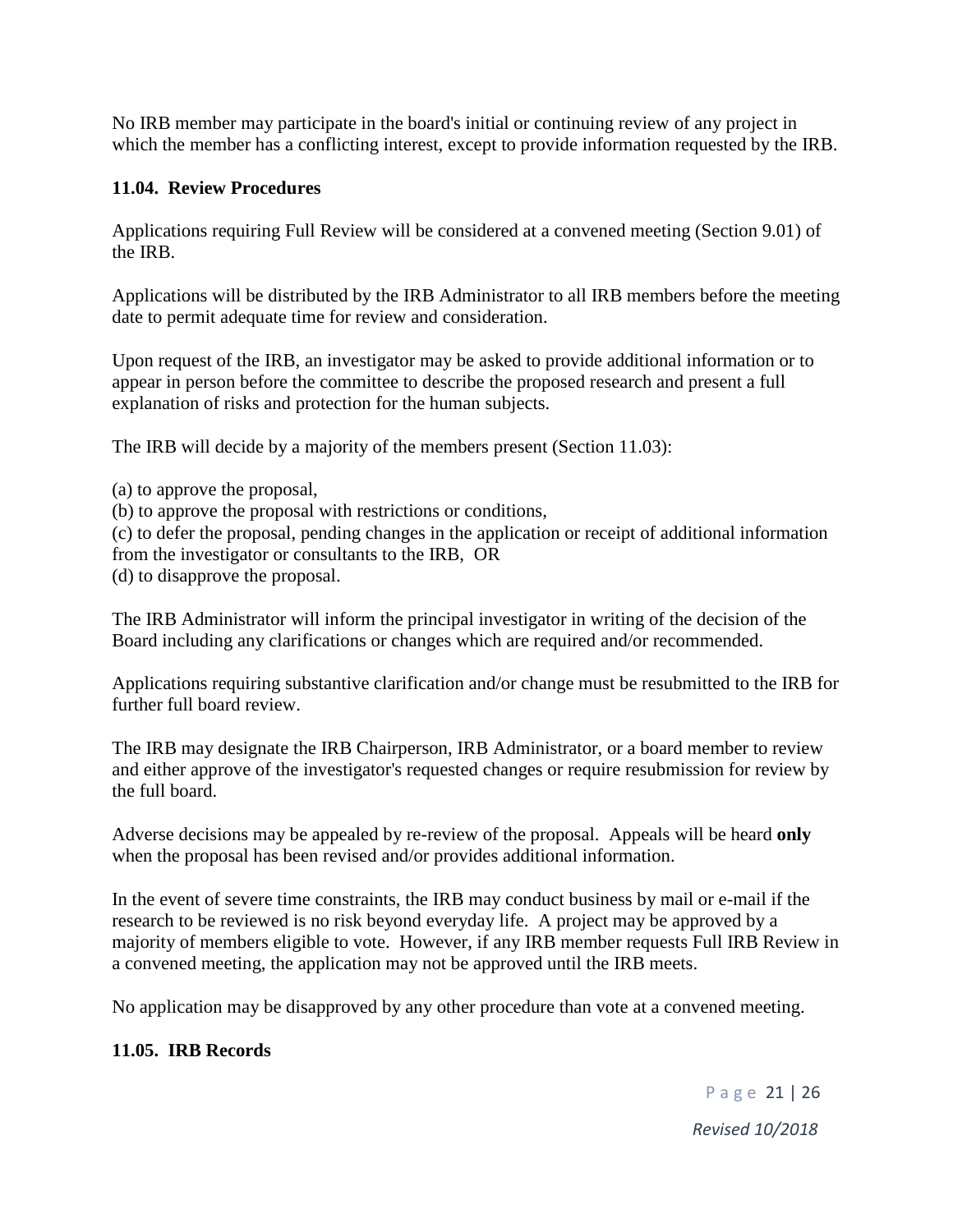Records of the IRB are maintained by the IRB Administrator in the Office of Research and Sponsored Programs. Records are retained for at least three years and in accordance with  $\frac{45}{5}$ [CFR 46:115 \(a -](http://www.hhs.gov/ohrp/policy/45cfr46.html#46.115) b).

Records of research protocols must be maintained for at least three years after completion of the research. These records contain the research proposal reviewed, scientific evaluations, approved sample consent documents, progress reports, reports of injuries to subjects, records of continuing review and copies of correspondence between the IRB and investigators.

Minutes of the IRB meetings contain the attendance at the meetings, actions taken, the vote on the actions, the basis for requiring changes in or disapproving research, full documentation of any waivers granted, and a written summary of the discussion of issues and their resolution.

### **Section 12: SUSPENSION OR TERMINATION OF RESEARCH**

The IRB has the authority to suspend or terminate approval of research that is not being conducted in accordance with IRB requirements or that has been associated with unexpected harm to subjects. A list of the reasons for any suspension or termination will be provided to the investigator, all appropriate department heads and the Director of Research.

# **Section 13: REPORTING UNANTICIPATED RISKS, MISCONDUCT AND NON-COMPLIANCE**

The Investigator is responsible for reporting unanticipated problems or adverse events to the IRB Chairperson and the appropriate department chair.

Any instance of serious or continuing non-compliance with the IRB policies and procedures or the requirements or determinations of the IRB will be reported in the same manner.

Procedures for reporting scientific misconduct (including fabrication, falsification, plagiarism, unauthorized use of privileged information, violation of federal regulations, and retaliation against a person who has in good faith reported suspected or alleged misconduct) involving risk to human subjects or other people are listed in the [University of Scranton Misconduct in](http://www.scranton.edu/academics/provost/research/pdf/Research_Misconduct_policy.pdf)  [Research Policy.](http://www.scranton.edu/academics/provost/research/pdf/Research_Misconduct_policy.pdf) Copies are available from the Office of Research and Sponsored Programs and on the ORSP website.

# **Section 14: DEPARTMENTAL REVIEW BOARD (DRB) GUIDELINES**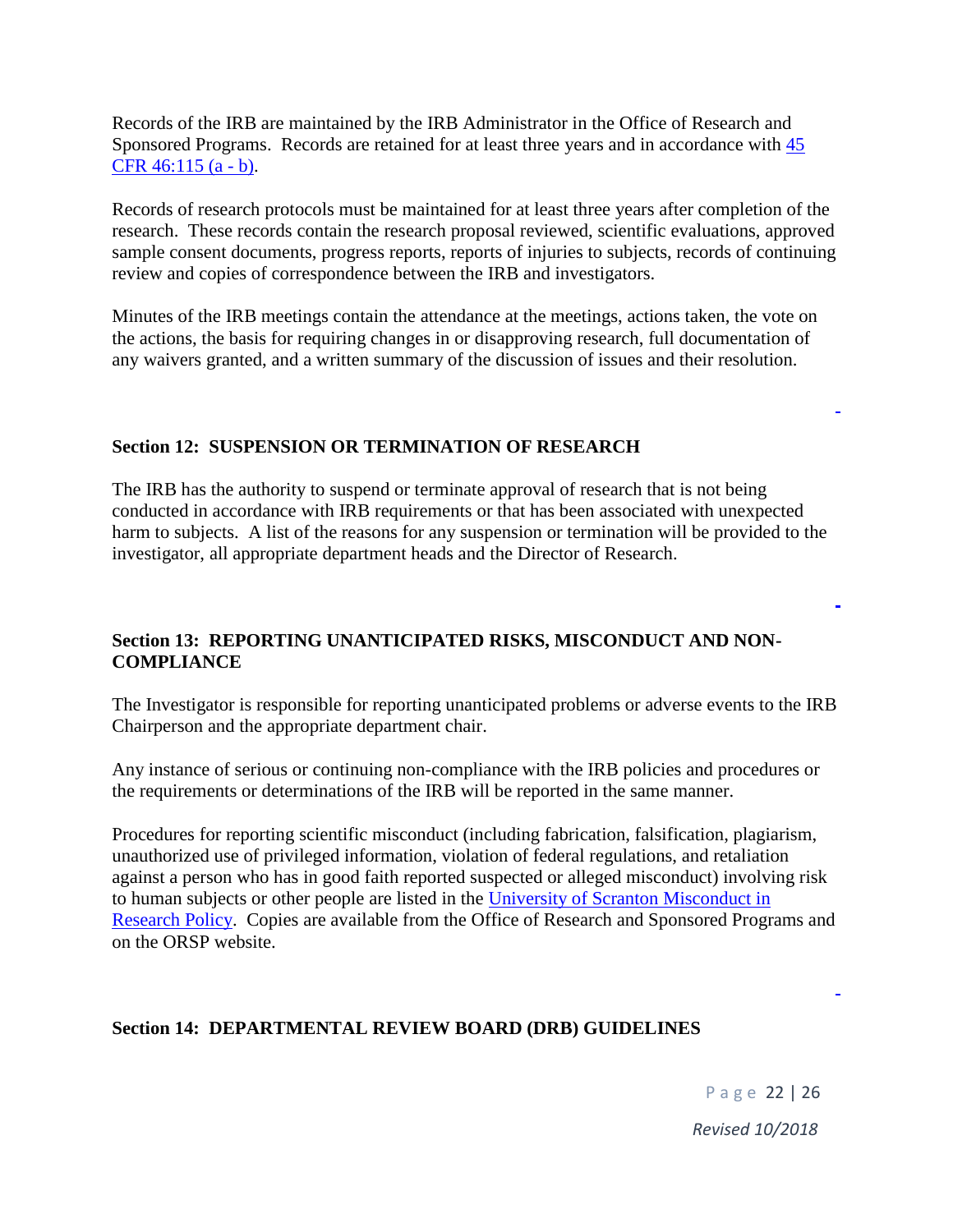**14.01. The IRB delegates review** of certain categories of research to the DRB. Therefore the DRB functions in compliance with all the regulations and institutional policies applicable to the IRB. The DRB must submit written guidelines for approval by the IRB and may not review applications until the guidelines are approved.

## **14.02. Standards and Procedures**

The IRB has set the following standards for the functioning of DRBs and the preparation of written DRB Guidelines:

(a) **Introduction:** A description of the types of research involving human subjects which would normally be undertaken in the department, and which the department has sufficient experience to be able to review as no risk beyond everyday life, e.g., research covered under Expedited and Full Review Protocols, if there is no inclusion of vulnerable populations

(b) **Ethical Standards:** A statement of the ethical standards with which such activities must comply.

(c) **Membership:** A DRB should consist of a minimum of 4 members. A member of the DRB who is the investigator or faculty mentor or sponsor on a project under review cannot be present at the deliberations, counted in the quorum, or vote.

(d) **Quorum:** Attendance by a majority, but not less than 3, members eligible to vote constitutes a quorum.

(e) **Meetings:** Review of applications must take place in a convened meeting of the DRB with a quorum present. It is recommended that the DRB meet as needed, at least within 1 week of receipt of an application for review.

The DRB may designate one or two individual reviewers for Expedited protocols. A designated reviewer may not review his/her own protocol.

(f) **Records:** Documentation of DRB actions must include

(1) Names of principal investigators and mentors, if applicable,

(2) Title of protocol,

(3) Type of application - faculty research, faculty led course assignment, student conducted course assignment, student independent research,

(4) Course number, if applicable,

(5) Category – Expedited or Full Review,

(6) Results of review, and

(7) Evidence that all investigators (faculty, students, and research assistants) have completed an approved human subjects education program in accordance with the IRB guidelines.

(g) Procedure for Submission of Applications: Investigators must submit protocols intended for DRB review to the IRB Administrator through IRBnet. New users should register at [IRBnet.org](file:///C:/Users/R99971086/Desktop/IRB%20Policy%20Changes/Revised%20Policy%20for%20Provost) (see<http://www.scranton.edu/academics/provost/research/sub%20pages/IRB.shtml> for detailed instructions).

(h) Procedure for Review of Applications: Unanimous agreement of the DRB members eligible to vote at a meeting is required for approval of an application requiring Full Review. Expedited applications may be submitted for review by the DRB following the same submission and review processes (Section 14.02 (g)).

(i) **Actions:** Following review, the DRB may:

P a g e 23 | 26 *Revised 10/2018*